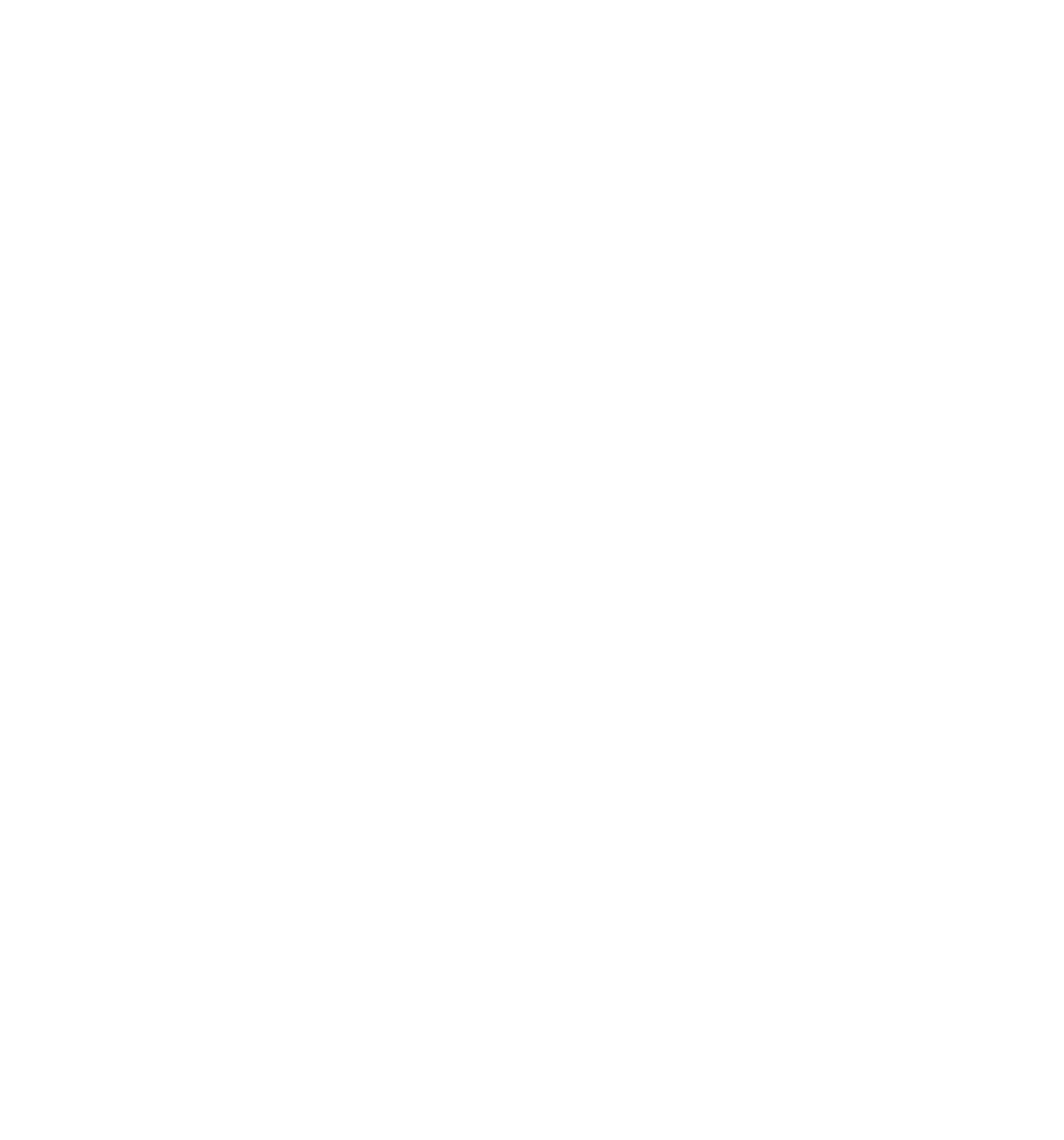## **CHAPTER 262**

## CENTRAL BANK OF BELIZE

## ARRANGEMENT OF SECTIONS

## PART I

## *Preliminary*

- 1. Short title.
- 2. Commencement.
- 3. Interpretation.

## PART II

## *Establishment and Objectives of the Bank*

- 4. Establishment of Bank.
- 5. Bank to be body corporate.
- 6. Objectives of the Bank.
- 7. Officers of the Bank.

## PART III

## *Capital and Reserves*

- 8. Capital of the Bank.
- 9. General Reserve Fund.

## PART IV

## *Administration*

- 10. Board of Directors.
- 11. Constitution of the Board.

## **THE SUBSTANTIVE LAWS OF BELIZE REVISED EDITION 2011**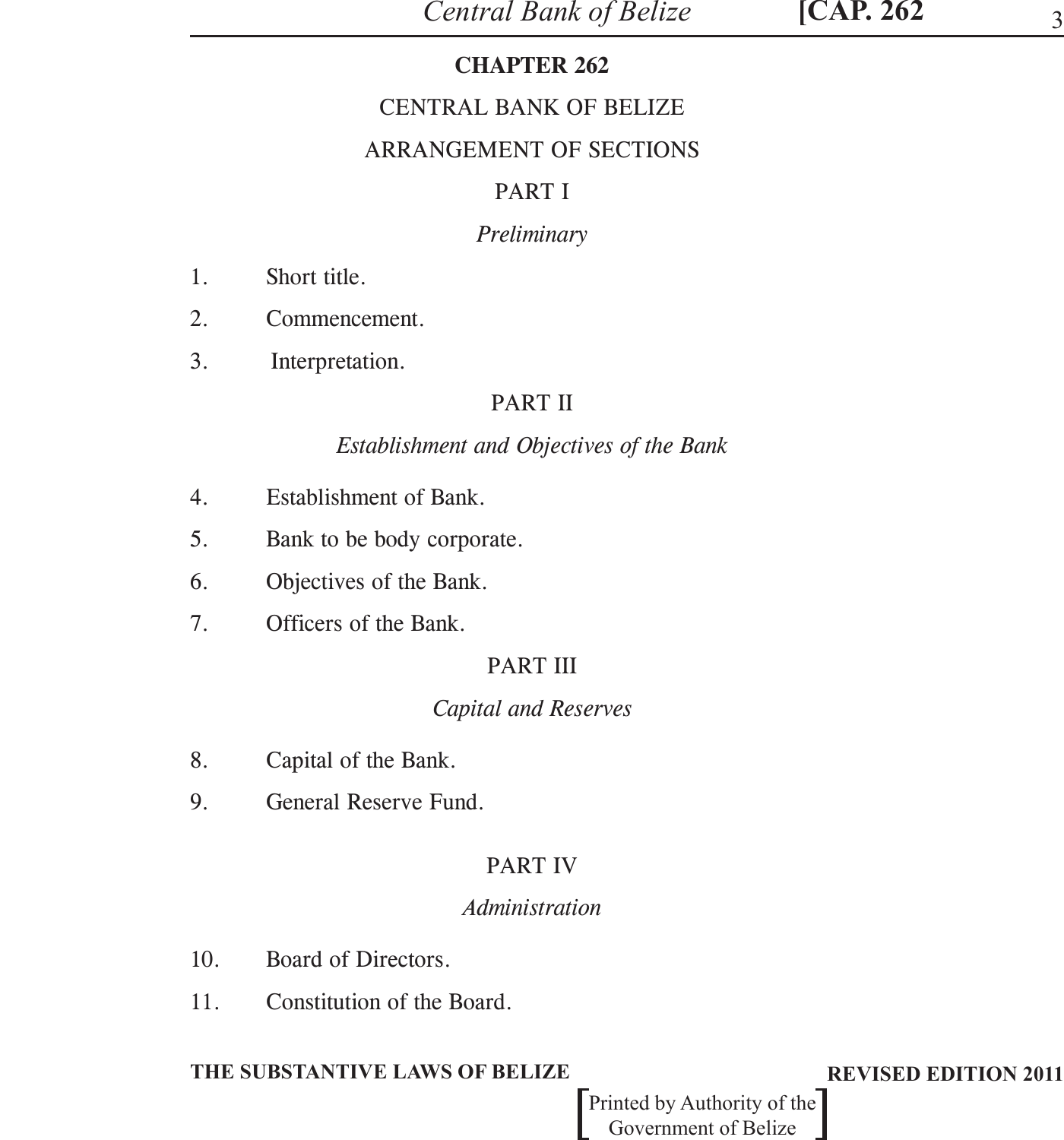| <b>[CAP. 262</b><br>4 | <b>Central Bank of Belize</b>                                     |
|-----------------------|-------------------------------------------------------------------|
| 12.                   | Meetings of the Board.                                            |
| 13.                   | Duties of Governor.                                               |
| 14.                   | Duties of Deputy Governor.                                        |
| 15.                   | Disqualifications to be a Director.                               |
| 16.                   | Functions of Governor and Deputy Governors.                       |
| 17.                   | Salaries and allowances of Governor and Deputy Governors.         |
| 18.                   | Disclosure of information prohibited.                             |
|                       | <b>PART V</b>                                                     |
|                       | Currency                                                          |
| 19.                   | Currency of Belize.                                               |
| 20.                   | Parity of Belize dollar.                                          |
| 21.                   | Contracts, etc., to be expressed in Belize dollars.               |
| 22.                   | Sole right to issue notes and coins.                              |
| 23.                   | Defective notes and coins.                                        |
| 24.                   | Denominations of notes and coins.                                 |
| 25.                   | Assets to cover currency in circulation.                          |
|                       | <b>PART VI</b>                                                    |
|                       | <b>Foreign Exchange Transactions</b>                              |
| 26.                   | Dealing in foreign exchange.                                      |
| 27.                   | Conditions regarding dealing in foreign<br>exchange transactions. |
| 28.                   | With whom Bank may engage in foreign<br>exchange transactions.    |

## **THE SUBSTANTIVE LAWS OF BELIZE REVISED EDITION 2011**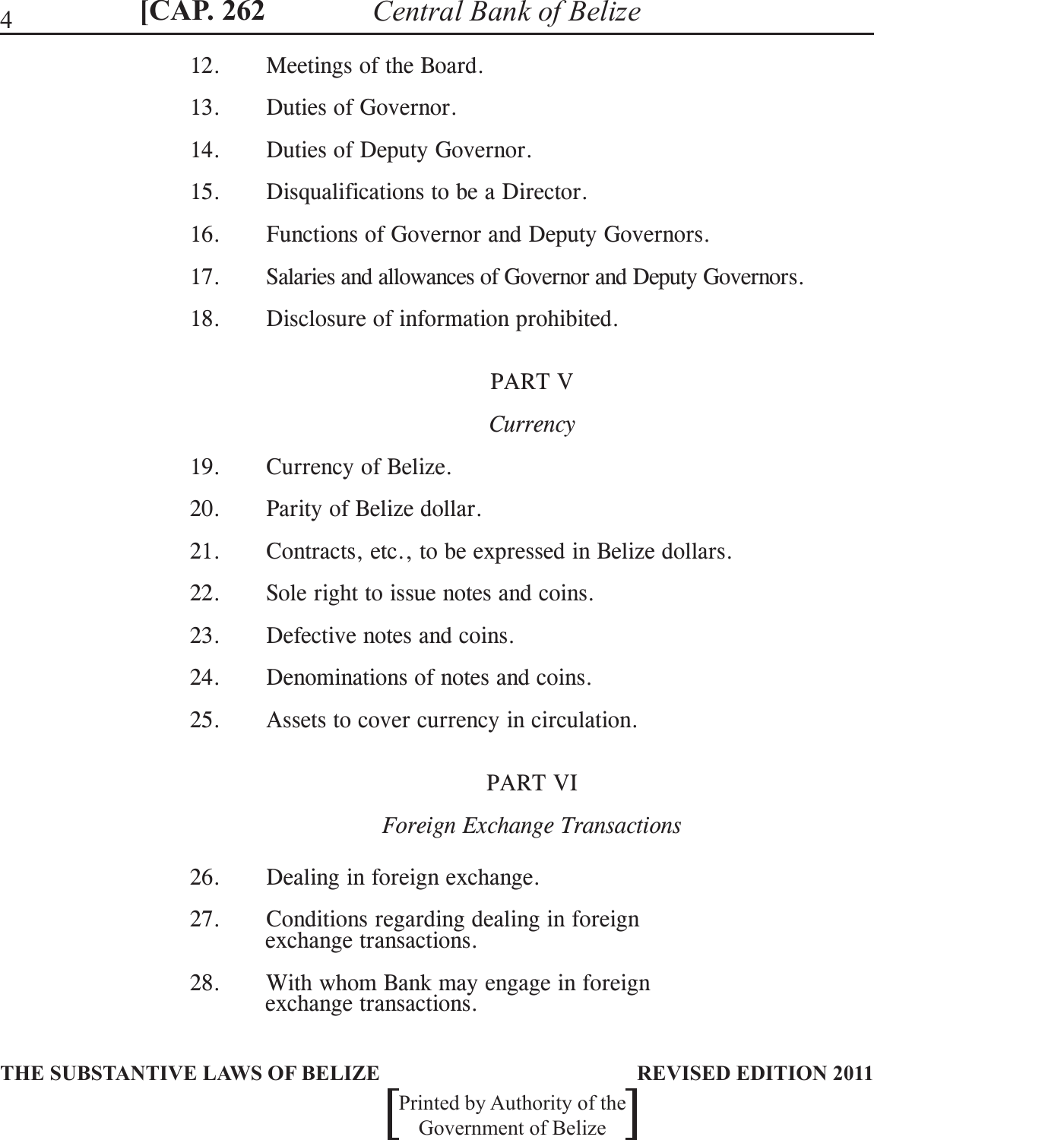- 
- 29. Exchange Control Regulations Act powers.
- 30. Bank to act on behalf of Government.
- 31. Bank fiscal agent of Government.
- 32. Bank to act as depository.
- 32A Power to effect derivative transactions.

## PART VII

## *Relations with the Government*

- 33. Bank to act as banker to Government, etc.
- 34. Advances to Government.
- 35. Bank to buy or sell Treasury Bills, etc.
- 36. Limitation of sections 34, 35 and 41.
- 37. Advice to Government.

# PART VIII

## *Relations with Banks, etc.*

- 38. Bank to open account in favour of licensed financial institutions.
- 39. Transactions of the Bank.
- 40. Loans, etc., to banks.
- 41. On-lending by the Bank to banks and financial institutions for specified projects.
- 42. Terms and conditions regarding credit to banks.
- 43. Application of section 16 of Banks and Financial Institutions Act.

## **THE SUBSTANTIVE LAWS OF BELIZE REVISED EDITION 2011**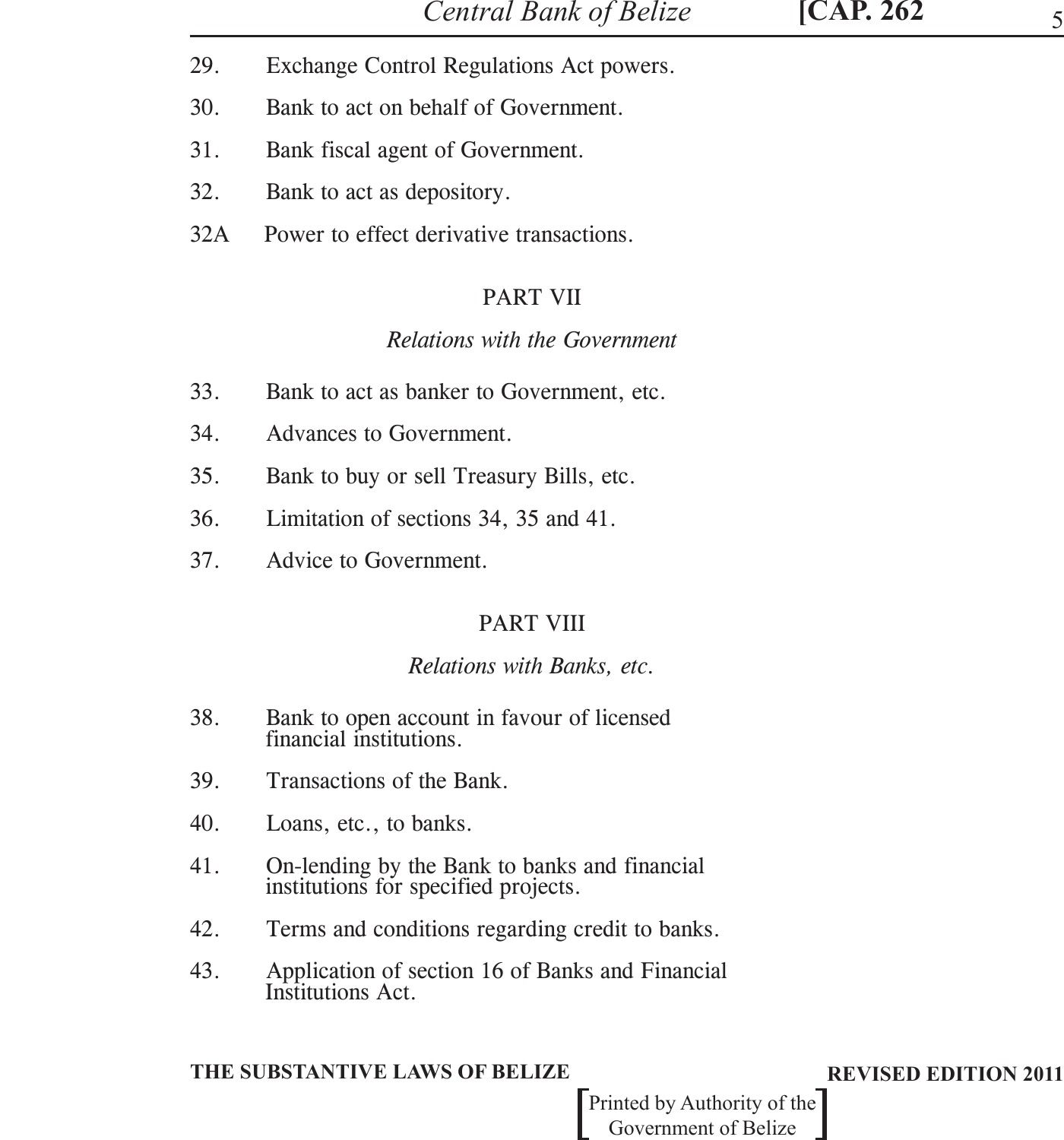| ICAP. 2 |  |
|---------|--|
|         |  |

- 44. Liquid assets.
- 45. Power to control rates of interest.
- 46. Requirements regarding loans, etc.
- 47. Control on credit.
- 48. Information by banks and financial institutions.
- 49. Acts in furtherance of provisions of Act.

## PART IX

## *Miscellaneous*

- 50. Calculation of profits and losses.
- 51. Loans to employees.
- 52. Exemption from income tax, stamp duty, etc.
- 53. By-laws.
- 54. Training.
- 55. Yearly reports.
- 56. Submission of budget estimates.
- 57. Audit of accounts.
- 58. Annual report.
- 59. Publication of reports and statement of accounts, etc.
- 60. Other publications.
- 61. Regulations.
- 62. Assets and liabilities of the Monetary Authority to vest in Bank.
- 63. Reference to Monetary Authority; how construed.

## **THE SUBSTANTIVE LAWS OF BELIZE REVISED EDITION 2011**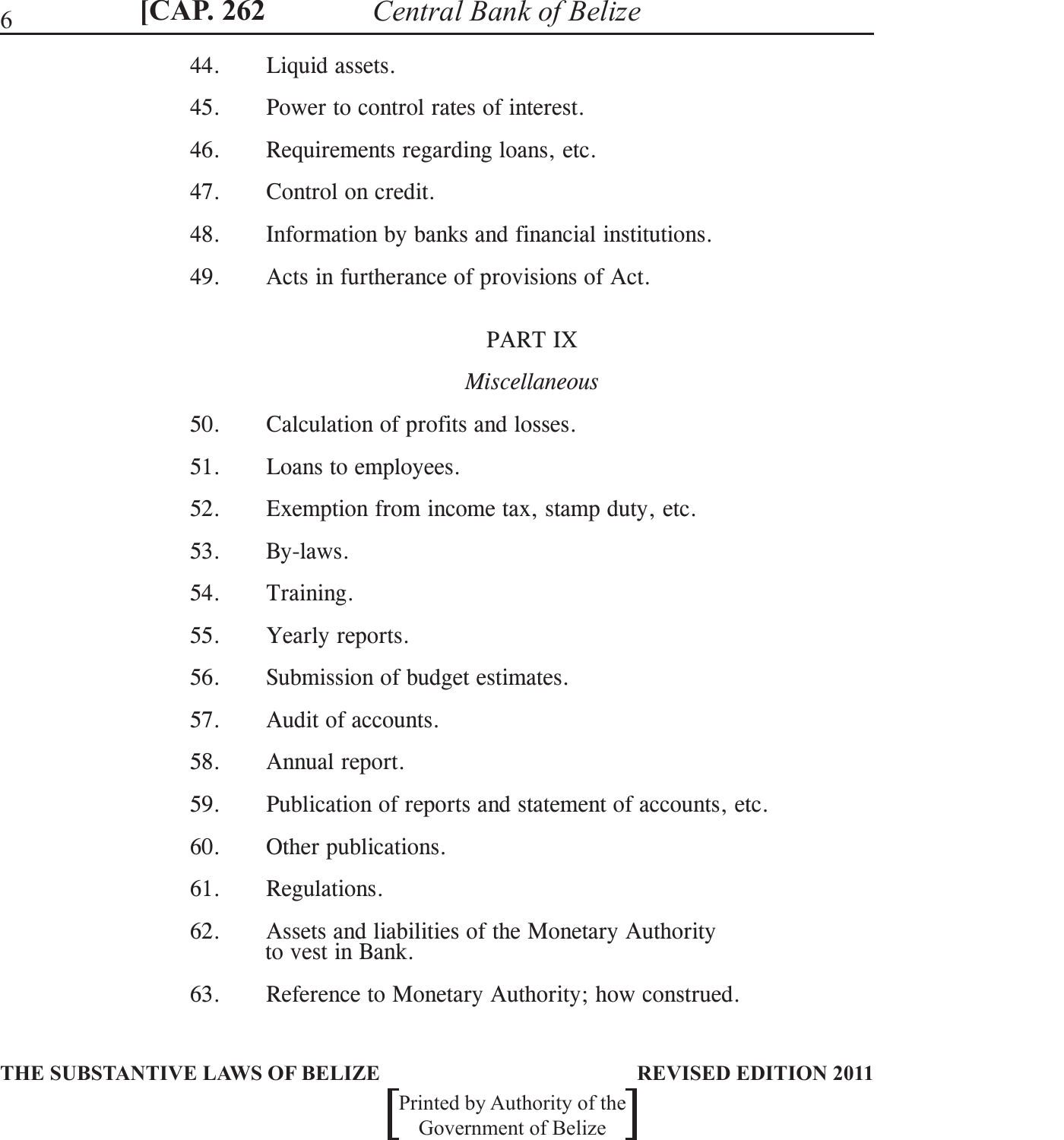- 64. Notes printed and coins minted under authority of Monetary Authority.
- 65. Acts done by the Authority from 1st January, 1982 and prior to the date of this Act.
- 66. Power of Minister to give general directions.

Schedule--- Derivative Transactions.

### **THE SUBSTANTIVE LAWS OF BELIZE REVISED EDITION 2011**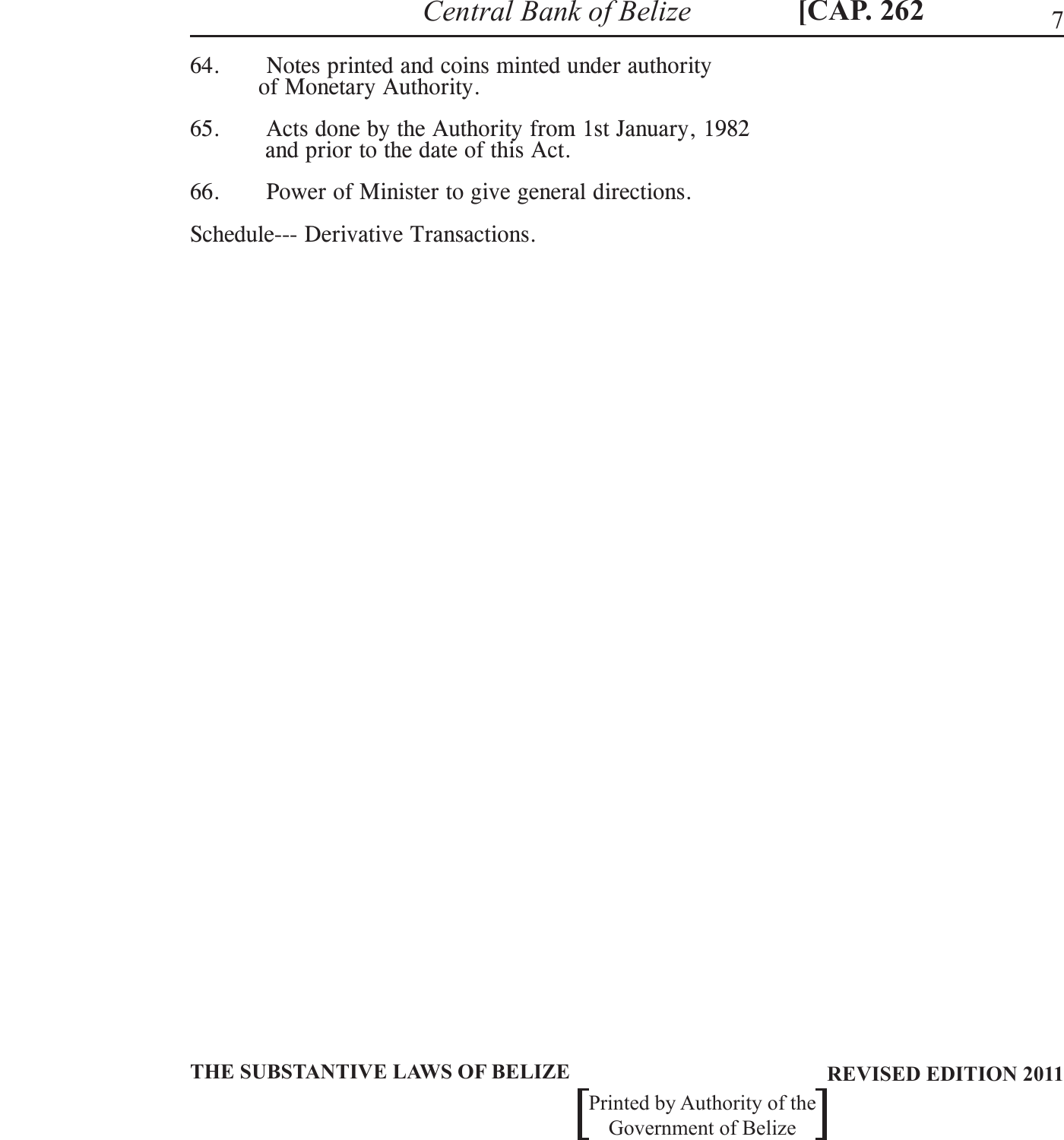## **CHAPTER 262**

## CENTRAL BANK OF BELIZE

CAP. 217.<br>R. E. 1980-1990. 15 of 1982. 26 of 1984. 21 of 1989. 12 of 1993. 20 of 1995. 14 of 1998. 31 of 1999. 30 of 2001. 43 of 2001. 3 of 2006. 6 of 2010.

R. E. 1980-1990. *[1st January, 1982]*

## PART I

## *Preliminary*

| Short title.    | 1. This Act may be cited as the Central Bank of Belize Act.                                                                                                           |
|-----------------|-----------------------------------------------------------------------------------------------------------------------------------------------------------------------|
| Commencement.   | 2. This Act comes into force on the 1st day of January, 1982.                                                                                                         |
| Interpretation. | $3$ .—(1) In this Act, unless the contrary intention appears, the expression,                                                                                         |
| 9 of 1976.      | "Authority" means the Monetary Authority of Belize established by section<br>4 of the Monetary Authority of Belize Ordinance, 1976;                                   |
|                 | "the Bank" means the Central Bank of Belize established by section 4<br>of this Act;                                                                                  |
|                 | "bank", "banking business" and "financial institution" carry the meanings<br>assigned to them in section 2 of the Banks and Financial Institutions Act,<br>Cap.263;   |
|                 | "the Board" means the Board of Directors of the Bank;                                                                                                                 |
| 30 of 2001.     | "forward contract" means a contractual obligation between two parties to<br>exchange a particular property, security or commodity at a set price on a<br>future date; |

**THE SUBSTANTIVE LAWS OF BELIZE REVISED EDITION 2011**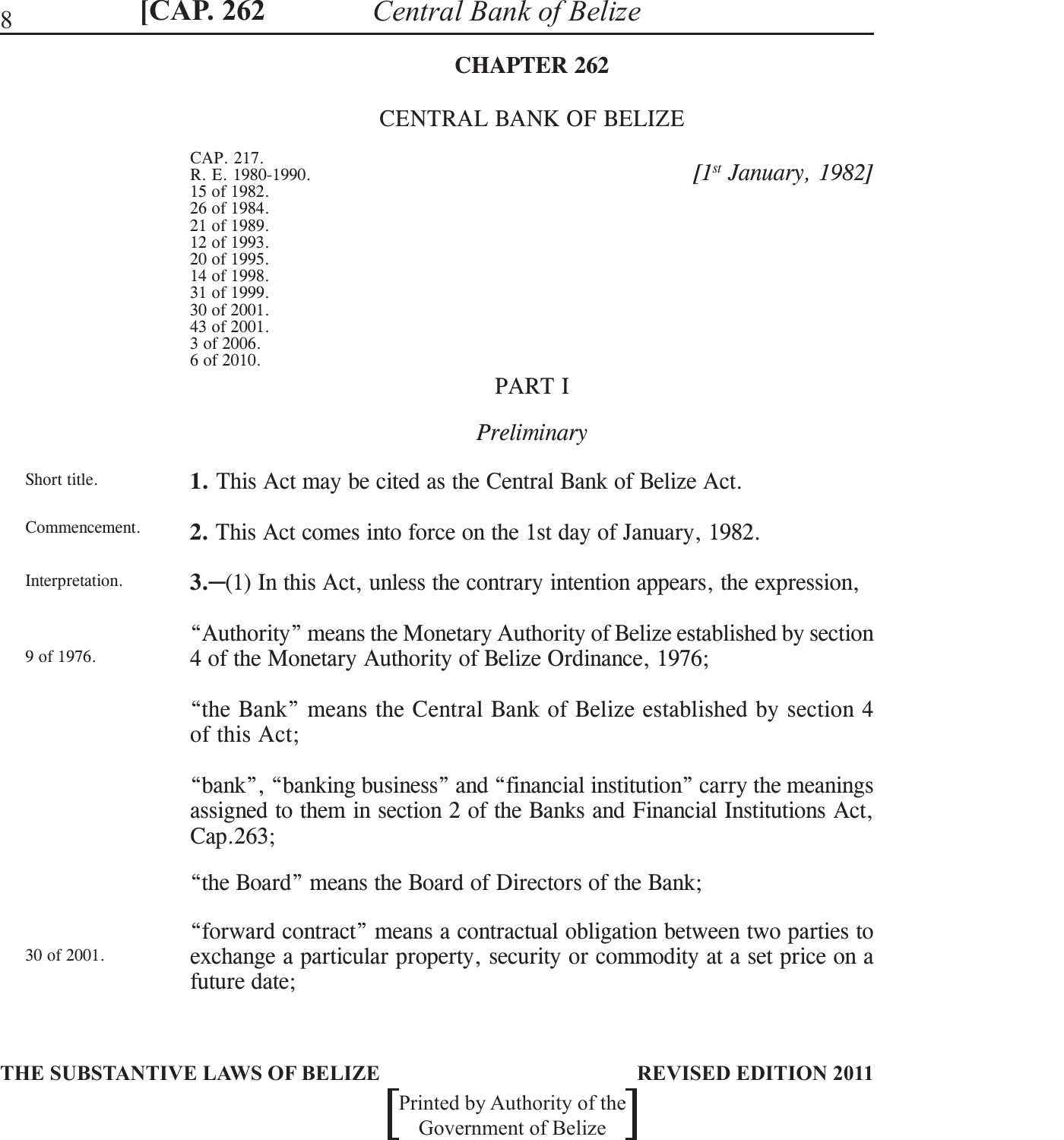| exchange;                                                                  | "futures contract" means an agreement, originally between two parties, a<br>buyer and a seller, to exchange a particular property, security or commodity<br>for a particular price at a date in the future, all of which terms are specified<br>in a contract common to all participants in a market on an organised futures | 30 of 2001.                 |  |
|----------------------------------------------------------------------------|------------------------------------------------------------------------------------------------------------------------------------------------------------------------------------------------------------------------------------------------------------------------------------------------------------------------------|-----------------------------|--|
|                                                                            | "Government" means the Government of Belize;                                                                                                                                                                                                                                                                                 |                             |  |
| Governor respectively of the Bank;                                         | "Governor" and "Deputy Governor" mean Governor and any Deputy                                                                                                                                                                                                                                                                |                             |  |
|                                                                            | "hedging instrument" means a contract, security or other instrument which<br>can partially or fully offset some type or element of risk;                                                                                                                                                                                     | 30 of 2001.                 |  |
|                                                                            | "licensed financial institution" means any company licensed under the Banks<br>and Financial Institutions Act, Cap. 263 to conduct financial business;                                                                                                                                                                       | 20 of 1995.                 |  |
| responsible for Finance;                                                   | "Minister" means the Minister of the Government of Belize for the time being                                                                                                                                                                                                                                                 |                             |  |
| "notes and coins" means notes and coins issued by the Bank;<br>14 of 1998. |                                                                                                                                                                                                                                                                                                                              |                             |  |
| specified time;                                                            | "option contract" means a stipulated privilege of buying or selling<br>a particular property, security or commodity at a given price within a                                                                                                                                                                                | 30 of 2001.                 |  |
| "public sector entity" means,                                              |                                                                                                                                                                                                                                                                                                                              |                             |  |
| (a)                                                                        | any entity established by Government and specified by<br>the Bank for the purposes of this Act; or                                                                                                                                                                                                                           |                             |  |
| (b)                                                                        | any public company incorporated under the Companies<br>Act, Cap. 250 in which the Government or the<br>Government-owned statutory corporations hold in the<br>aggregate at least twenty <i>per cent</i> of the issued share<br>capital of the company;                                                                       |                             |  |
| counterparty;                                                              | "swap contract" means a contractual agreement to exchange a particular<br>property, security, commodity, or a stream of periodic payments with a                                                                                                                                                                             | 30 of 2001.                 |  |
|                                                                            | THE SUBSTANTIVE LAWS OF BELIZE                                                                                                                                                                                                                                                                                               | <b>REVISED EDITION 2011</b> |  |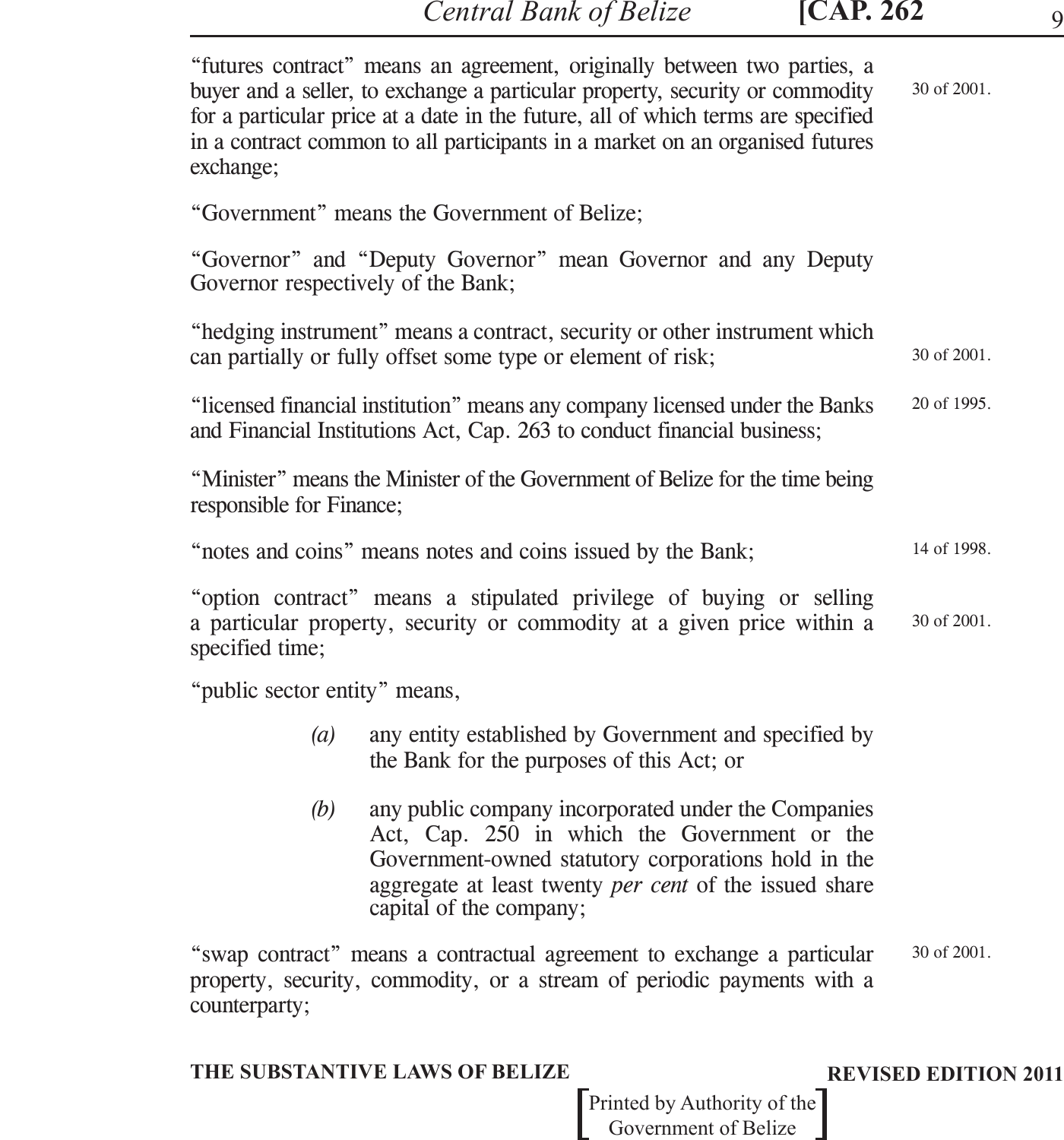"year" means the financial year of the Bank, which shall be the twelve calendar months ending on the thirty-first day of December in each year.

(2) Grammatical variations of any expression defined in subsection (1) of this section, shall be construed accordingly.

## PART II

## *Establishment and Objectives of the Bank*

**4.**─(1) A Bank to be known as the Central Bank of Belize shall be and is hereby established as an autonomous institution governed by the provisions of this Act. Establishment of Bank.

> (2) The Bank may exercise any of its functions entrusted to it by or in accordance with the provisions of this Act or any other Act or by or under any international agreement to which Belize is a party or which is otherwise binding on Belize, and may do any other banking business incidental or ancillary to or consequential upon the performance of its functions.

**5.**─(1) The Bank shall be a body corporate having perpetual succession and a common seal and, subject to the provisions of this Act, shall have power to acquire, hold and dispose of movable and immovable property of whatever kind and to enter into contracts and to do all things necessary for the fulfilment of its objectives. Bank to be body corporate.

> (2) The Bank may sue and be sued in its own name and shall for all purposes be described by that name.

> (3) The seal of the Bank shall be authenticated by the signatures of the Governor or a Deputy Governor and one other director authorised by the Board of Directors to act for that purpose, and the seal thus authenticated shall be judicially and officially noticed.

> (4) All documents made by the Bank, other than those required by law to be made under seal, shall be signified under the hand of the Governor or

## **THE SUBSTANTIVE LAWS OF BELIZE REVISED EDITION 2011**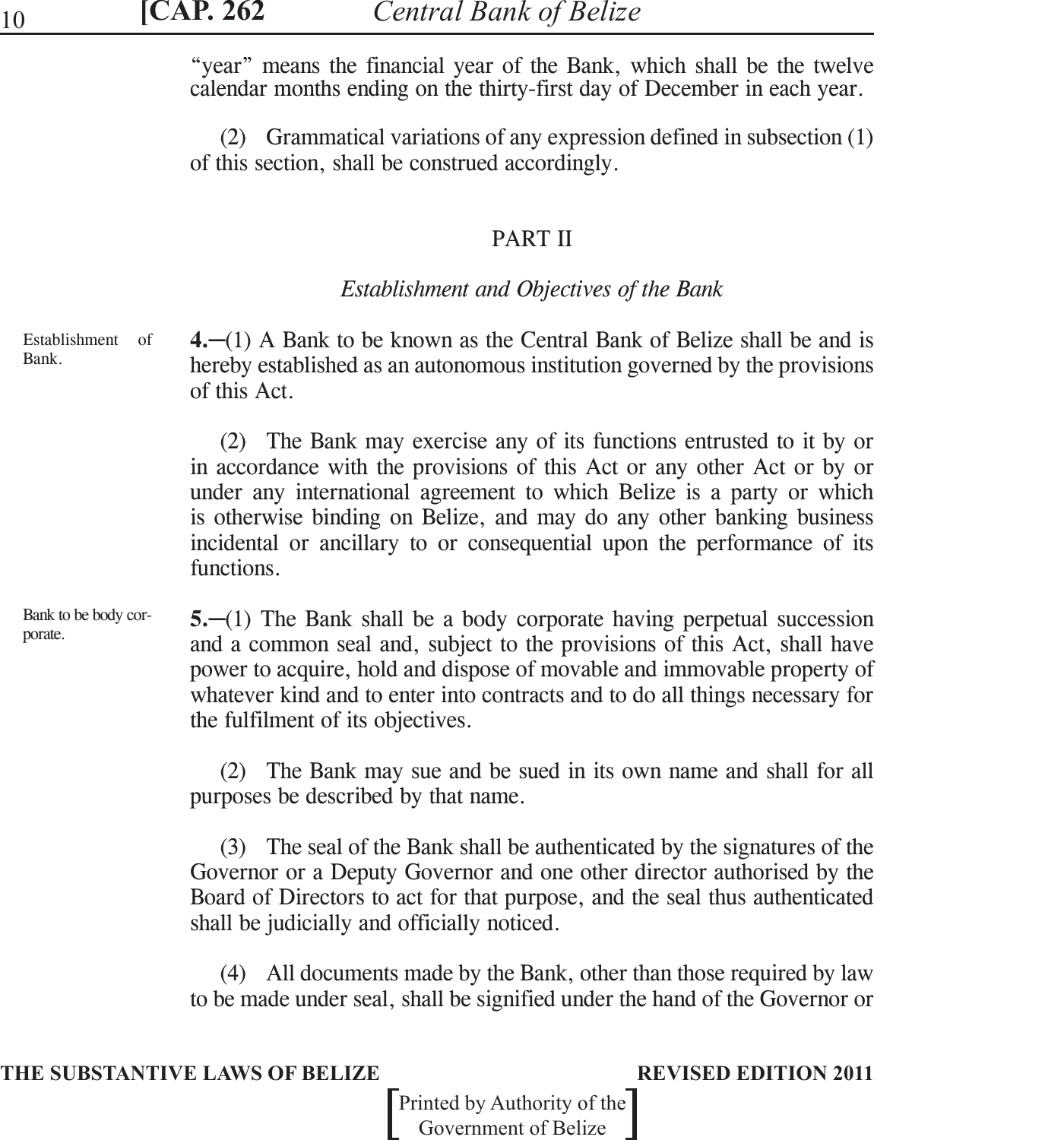of a Director or official of the Bank authorised by the Board of Directors to act on behalf of the Bank.

(5) The Bank shall have its principal place of business in Belize City or at such place in Belize as the Board may decide.

(6) The Bank may establish branches in any location within Belize or elsewhere as it considers necessary.

(7) The Bank may appoint agents or correspondents within and outside Belize.

**6.** Within the context of the economic policy of the Government, the Bank shall be guided in all of its actions by the objectives of fostering monetary stability, especially as regards stability of the exchange rate, and promoting credit and exchange conditions conducive to the growth of the economy of Belize. Objectives of the Bank.

**7.**─(1) The Bank may employ such officers, other employees and agents at such remuneration and on such terms and conditions as it considers necessary or appropriate for the proper conduct of its business. Officers of the Bank.

(2) *Repealed.*

(3) Where an officer in the public service is seconded or temporarily transferred for duty to an office in the Bank from a pensionable office within the meaning of the Pensions Act, Cap. 30, which Act shall apply to him as if his service in the Bank were pensionable service in a civil capacity under the Government.

(4) Where an officer in the public service is transferred to an office in the Bank and retires on pension from or dies while in service in the Bank, his service in the public service shall rank as qualifying service or pensionable service, as the case may be, for purposes of determining eligibility for pension or other similar benefit from the Bank.

(5) Notwithstanding any contrary provision in the Pensions Act or any enactment amending or replacing that Act, where a person employed in a pensionable office in the Bank is transferred to a pensionable office in the

## **THE SUBSTANTIVE LAWS OF BELIZE REVISED EDITION 2011**

6 of 2010.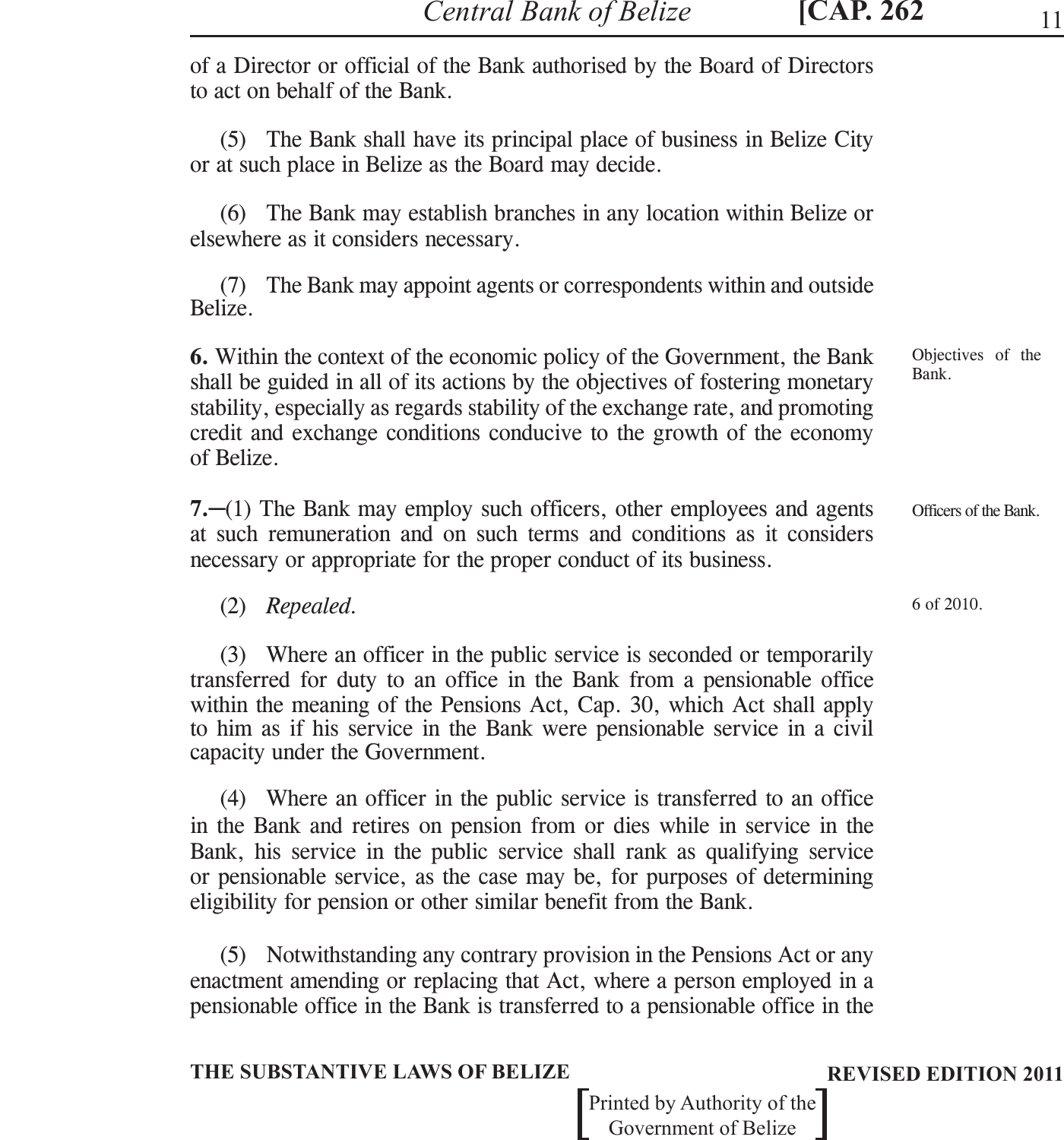public service, his service in the Bank shall rank as qualifying service or pensionable service, as the case may be, for purposes of determining his eligibility for a gratuity or pension under the Pensions Act, Cap. 30.

(6) Any person who was in the employment of the Authority on the day immediately preceding the day on which the Bank is established shall, with his consent, be appointed to the staff of the Bank on terms and conditions of service not less favourable than those enjoyed by him under the Authority.

## PART III

## *Capital and Reserves*

**8.**─(1) The Bank shall have an authorised capital of ten million Belize dollars. Capital of the Bank.

(2) The paid-up capital of the Authority together with the balance standing to the credit of the General Reserve Account established under section 13 (3) of the Monetary Authority of Belize Act 1976, shall be transferred by the Authority to the Bank immediately upon the coming into force of this Act and shall constitute and be treated as the paid up capital of the Bank. The amount, if any, by which the sum to be so transferred exceeds ten million dollars shall be credited to, and form a part of, the General Reserve Fund established under section 9 of this Act. 9 of 1976.

> (3) Subject to the approval of the House of Representatives, the Board may decide to increase the authorised and paid-up capital of the Bank by such amounts, in such manner and at such times as may be decided.

General Reserve Fund.

**9.**─(1) The Bank shall establish a General Reserve Fund into which shall be paid twenty *per ce*nt of the net profit made by the Bank during each financial year and the remainder of such profit after deducting any sum paid into reserve under this subsection shall be paid by the Bank to the Accountant General for the Consolidated Revenue Fund,

 Provided that whenever the General Reserve Fund is equal to or exceeds the amount of the paid-up capital of the Bank, ten *per cent* of the net profit of the Bank shall be paid into the General Reserve Fund and the remainder

### **THE SUBSTANTIVE LAWS OF BELIZE REVISED EDITION 2011**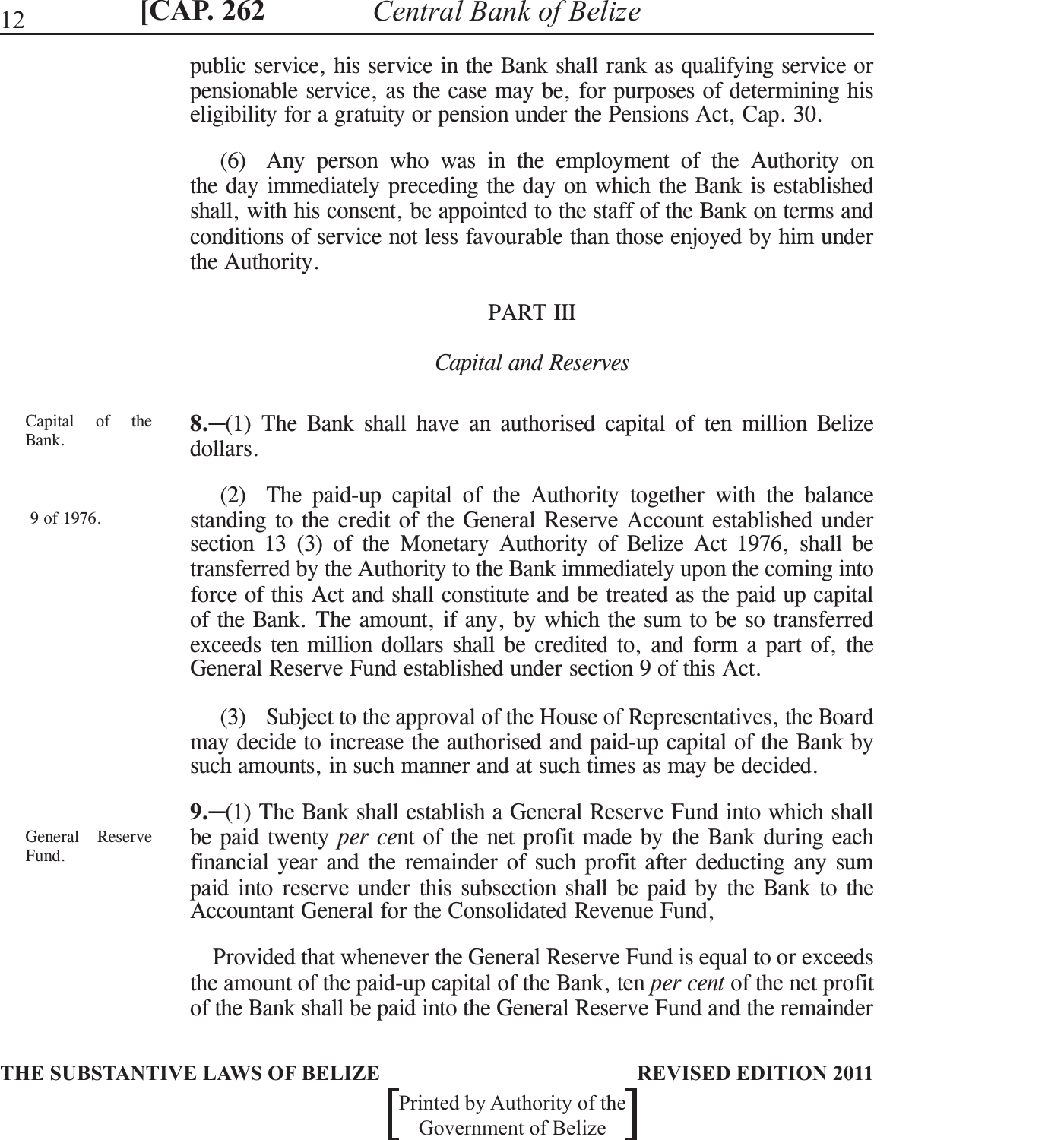shall be paid by the Bank to the Accountant General for the Consolidated Revenue Fund.

(2) For the purpose of this section and subject to the provisions of section 50 of this Act, net profit shall be determined by deducting from gross income all expenses together with allowance for depreciation of assets, contributions to staff benefit funds, provision for bad and doubtful debts and such other contingencies and accounting provisions as are usually made by banks.

(3) If the General Reserve Fund is in any year insufficient to cover any net loss of the Bank recorded in its Profit and Loss Account, an amount equivalent to the deficiency is hereby appropriated and shall be debited to the account of the Government with the Bank.

## PART IV

## *Administration*

**10.** There shall be a Board of Directors of the Bank, constituted as provided in section 11 of this Act, and the Board shall be the policy making organ of the Bank. Board of Directors.

**11.**─(1) The Board of Directors shall consist of the following persons,

- *(a)* the Governor, a Deputy Governor and the Financial Secretary who shall be *ex officio* members; and
- *(b)* not less than three nor more than four other members.

(2) The Governor shall be appointed by the Governor-General on the advice of the Prime Minister, and a Deputy Governor shall be appointed by the Minister, for such period not exceeding five years as may be specified in the instruments appointing them, 20 of 1995. 20 of 1995.

Provided that both the Governor and a Deputy Governor shall be eligible for reappointment.

## **THE SUBSTANTIVE LAWS OF BELIZE REVISED EDITION 2011**

Constitution of the

Board. 21 of 1989. 20 of 1995.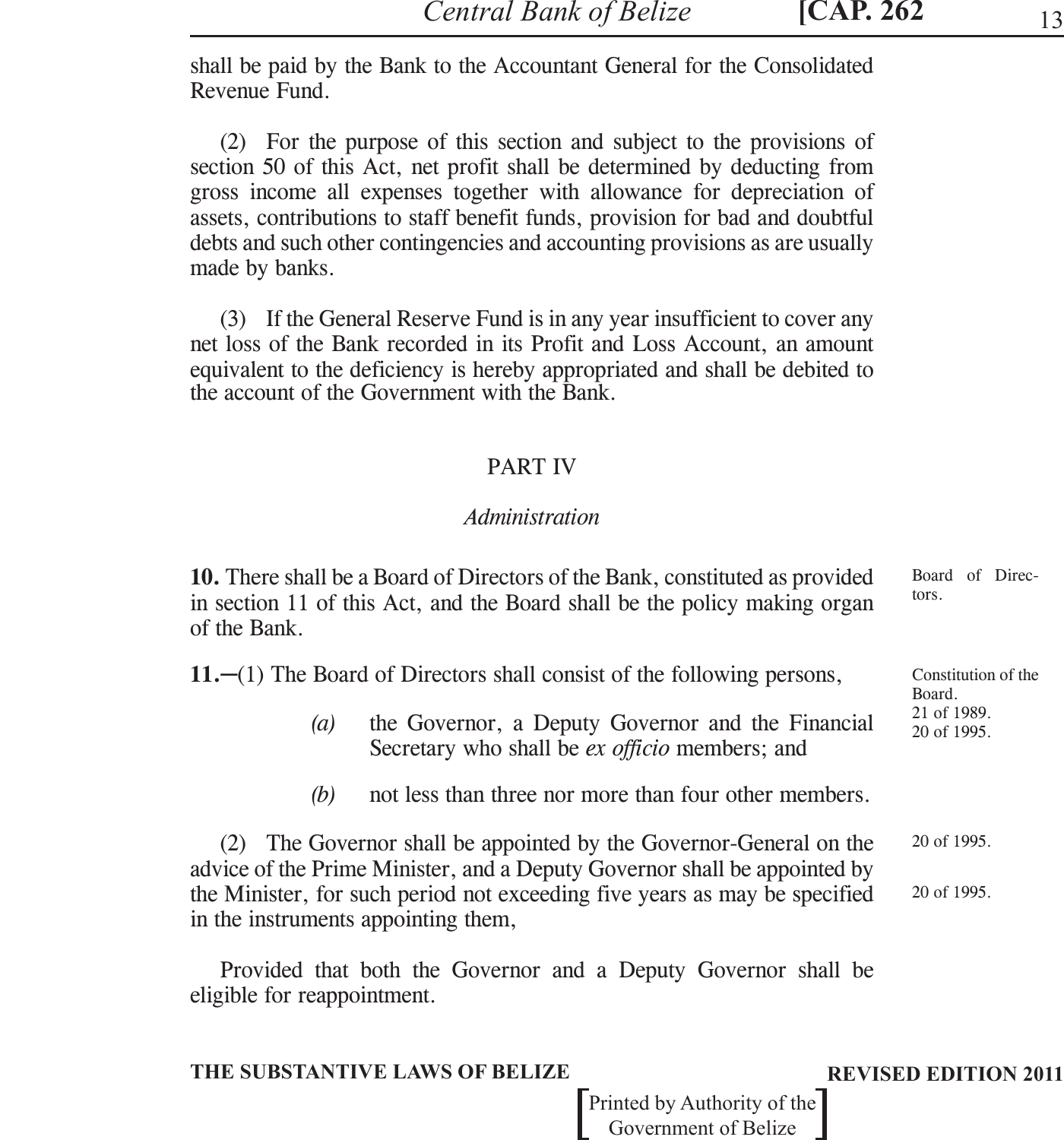| 14                        | <b>CAP. 262</b><br><b>Central Bank of Belize</b>                                                                                                                                                                                                                                                                                                                                                                                 |
|---------------------------|----------------------------------------------------------------------------------------------------------------------------------------------------------------------------------------------------------------------------------------------------------------------------------------------------------------------------------------------------------------------------------------------------------------------------------|
|                           | The Directors referred to in subsection $(1)$ (b) of this section shall<br>(3)<br>be appointed by the Minister for such period not exceeding four years as<br>may be specified in the instruments appointing them,                                                                                                                                                                                                               |
| 20 of 1995.               | Provided that any such Director retiring on the expiration of his term of<br>office shall, subject to section 15 of this Act, be eligible for reappointment.                                                                                                                                                                                                                                                                     |
| 31 of 1999.               | (4) The Minister shall appoint one of the members as the Chairperson<br>of the Board, and the members shall elect one of their number as the Vice-<br>Chairperson of the Board.                                                                                                                                                                                                                                                  |
|                           | (5) The Chairperson shall preside at all meetings of the Board at which<br>he is present and in his absence the Vice-Chairperson shall preside at the<br>meetings.                                                                                                                                                                                                                                                               |
|                           | (6) If a Director referred to in subsection (1) (b) of this section suffers<br>from an incapacity which is likely to be prolonged, the Minister may,<br>subject to section 15 of this Act, appoint a person to act for such Director<br>during the period of incapacity and any person so appointed shall have the<br>full powers of that Director until such time as the Minister determines that<br>the incapacity has ceased. |
| Meetings of the<br>Board. | 12. $-(1)$ The Board shall meet as often as the business of the Bank requires<br>but not less frequently than ten times in each year.                                                                                                                                                                                                                                                                                            |
| 21 of 1989.               | The Chairperson, or in his absence the Vice-Chairperson, shall<br>(2)<br>summon a special meeting of the Board within seven days of a requisition<br>for that purpose addressed to him by any two Directors.                                                                                                                                                                                                                     |
| 20 of 1995.               | (3) A quorum for any meeting of the Board shall be three Directors,<br>one of whom shall be the Governor or a Deputy Governor.                                                                                                                                                                                                                                                                                                   |
|                           | (4) Decisions of the Board shall be by majority of the votes cast,<br>provided that in any case in which the voting is equal, the Chairperson<br>presiding at the meeting shall have a second or casting vote.                                                                                                                                                                                                                   |
|                           | (5) The Board shall employ the services of an official or other member<br>of the staff as secretary and shall ensure that records are kept of its acts and<br>decisions.                                                                                                                                                                                                                                                         |

## **THE SUBSTANTIVE LAWS OF BELIZE REVISED EDITION 2011**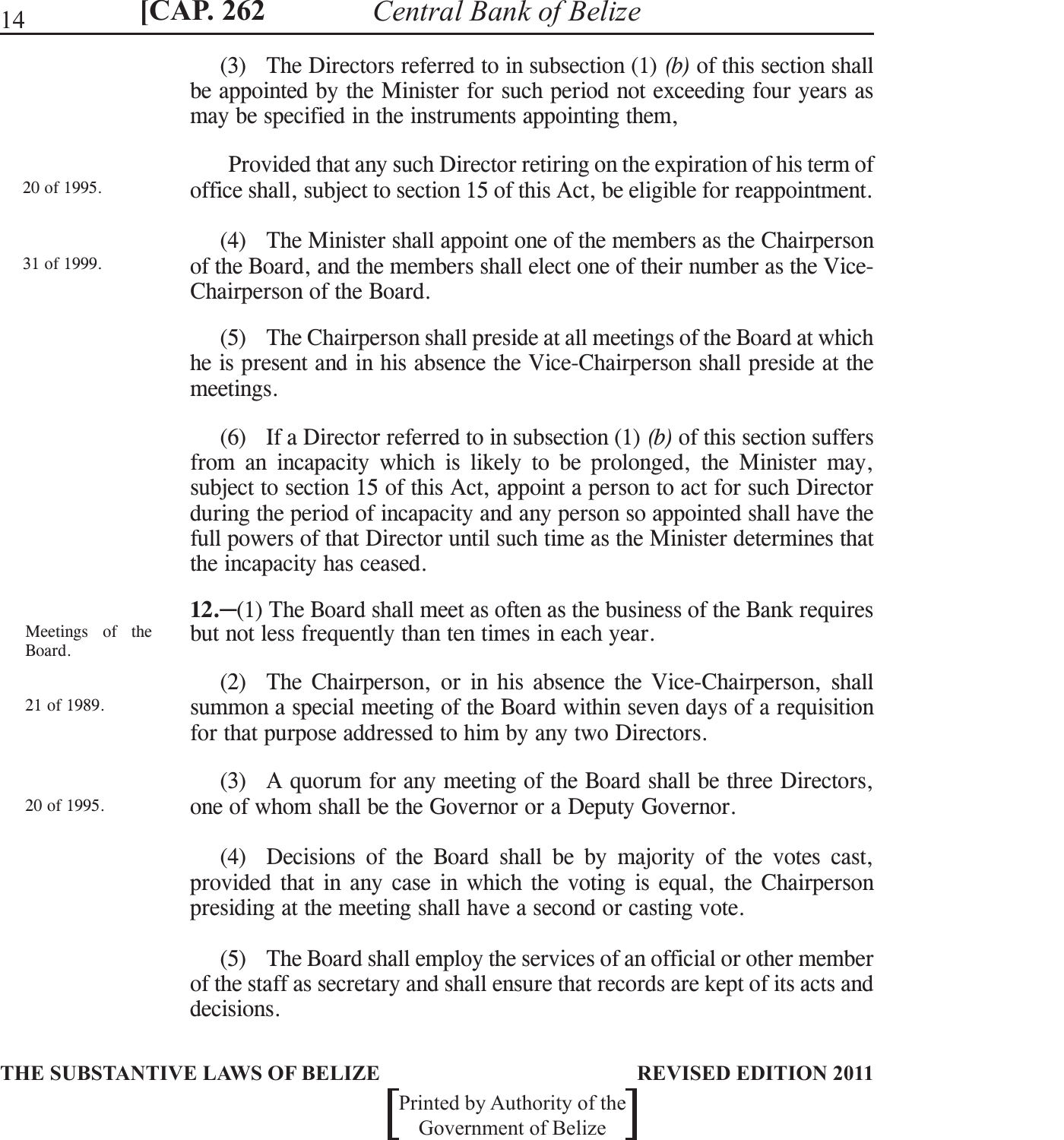| 13. $-(1)$ The Governor shall be the chief executive officer of the Bank and,<br>subject to the general policy decisions of the Board, shall be responsible<br>for the management of the Bank including the organisation, appointment<br>and dismissal of staff in accordance with the general terms and conditions<br>of service established by the Board. | Duties of Gover-<br>nor.                                                                                                                                                                                                                            |                                        |  |  |
|-------------------------------------------------------------------------------------------------------------------------------------------------------------------------------------------------------------------------------------------------------------------------------------------------------------------------------------------------------------|-----------------------------------------------------------------------------------------------------------------------------------------------------------------------------------------------------------------------------------------------------|----------------------------------------|--|--|
|                                                                                                                                                                                                                                                                                                                                                             | (2) The Governor shall be the principal representative of the Bank and<br>shall, in that capacity, have the authority,                                                                                                                              |                                        |  |  |
| (a)                                                                                                                                                                                                                                                                                                                                                         | to represent the Bank in its relations with other<br>institutions and with Government;                                                                                                                                                              |                                        |  |  |
| (b)                                                                                                                                                                                                                                                                                                                                                         | to sign individually or jointly with other persons<br>contracts concluded by the Bank, notes or securities<br>issued by the Bank, reports, balance sheets and<br>other financial statements, correspondence and other<br>documents of the Bank; and |                                        |  |  |
| (c)                                                                                                                                                                                                                                                                                                                                                         | to delegate his powers provided for in paragraphs $(a)$<br>and $(b)$ of this subsection to other officers of the Bank.                                                                                                                              |                                        |  |  |
| (3) There shall be appointed two Deputy Governors to assist the<br>Governor in the discharge of his duties under this Act.                                                                                                                                                                                                                                  | 20 of 1995.                                                                                                                                                                                                                                         |                                        |  |  |
| 14. A Deputy Governor shall perform such functions as may be assigned<br>to him from time to time by the Governor and shall act for the Governor<br>whenever the Governor is unable to perform the functions of his office<br>whether by reason of illness or any other cause whatsoever.                                                                   | Duties of Deputy<br>Governor.                                                                                                                                                                                                                       |                                        |  |  |
|                                                                                                                                                                                                                                                                                                                                                             | 15. $-(1)$ No person shall be appointed or remain a Director who,                                                                                                                                                                                   | Disqualifications<br>to be a Director. |  |  |
| (a)                                                                                                                                                                                                                                                                                                                                                         | is a member of the National Assembly; or                                                                                                                                                                                                            |                                        |  |  |
| (b)                                                                                                                                                                                                                                                                                                                                                         | is a director, officer or other employee of a licensed<br>bank or licensed financial institution.                                                                                                                                                   | 20 of 1995.                            |  |  |
| (2) The Governor-General may terminate the appointment of the<br>Governor and the Minister may terminate the appointment of a Deputy                                                                                                                                                                                                                        |                                                                                                                                                                                                                                                     |                                        |  |  |

## **THE SUBSTANTIVE LAWS OF BELIZE REVISED EDITION 2011**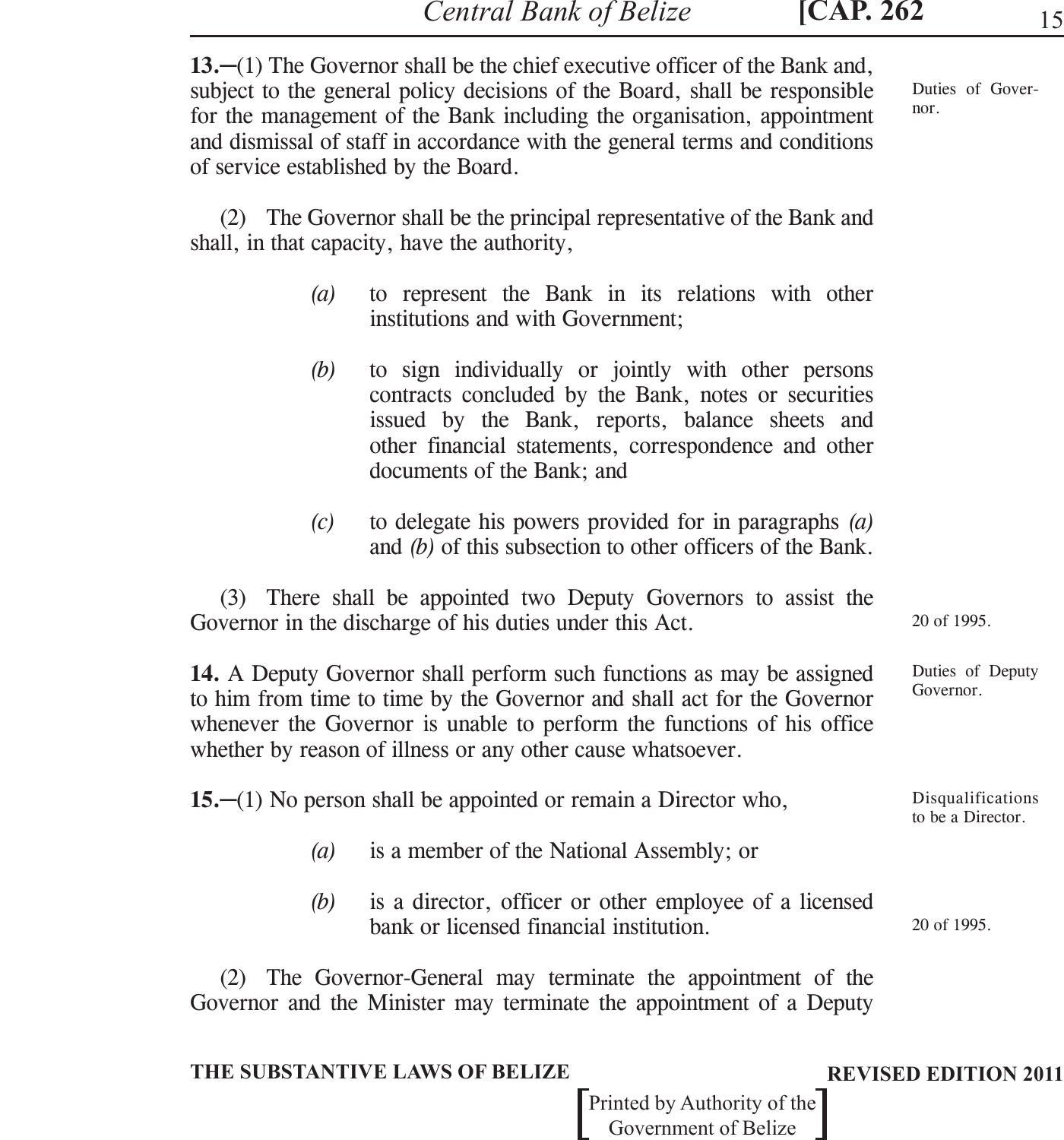Governor or any other Director only if the Governor, Deputy Governor or such Director, as the case may be,

- *(a)* by writing under his hand addressed to the person who appointed him resigns his office;
- *(b)* becomes subject to any of the disqualifications specified in subsection (1) of this section;
- *(c)* becomes bankrupt or insolvent, compounds with his creditors or benefits under the law for the relief of a bankrupt or makes any assignment in whole or in part of his income for the benefit of such creditors;
- *(d)* is convicted of an offence involving dishonesty;
- *(e)* becomes totally or permanently incapable of performing his duties,

is guilty of gross misconduct.

21 of 1989.

(3) The Minister may terminate the appointment of a Director of the Board referred to in section 11 (1) *(b)* of this Act, who absents himself from three consecutive meetings of the Board without leave from the Board.

(4) The names of all members of the Board as first constituted, their terms of office and every change in the membership shall be published in the *Gazette.*

Functions of Governor and Deputy Governors. 20 of 1995.

**16.**−(1) The Governor and Deputy Governors shall owe their duty entirely to the Bank and shall not engage in any paid employment or professional or business activity outside of the duties of their respective offices except as permitted under subsection (2) of this section.

(2) Notwithstanding subsection (1) of this section, the Governor and any Deputy Governor may, with the approval of the Minister,

> *(a)* serve on any committee or commission appointed by the Government to inquire into any matter affecting

### **THE SUBSTANTIVE LAWS OF BELIZE REVISED EDITION 2011**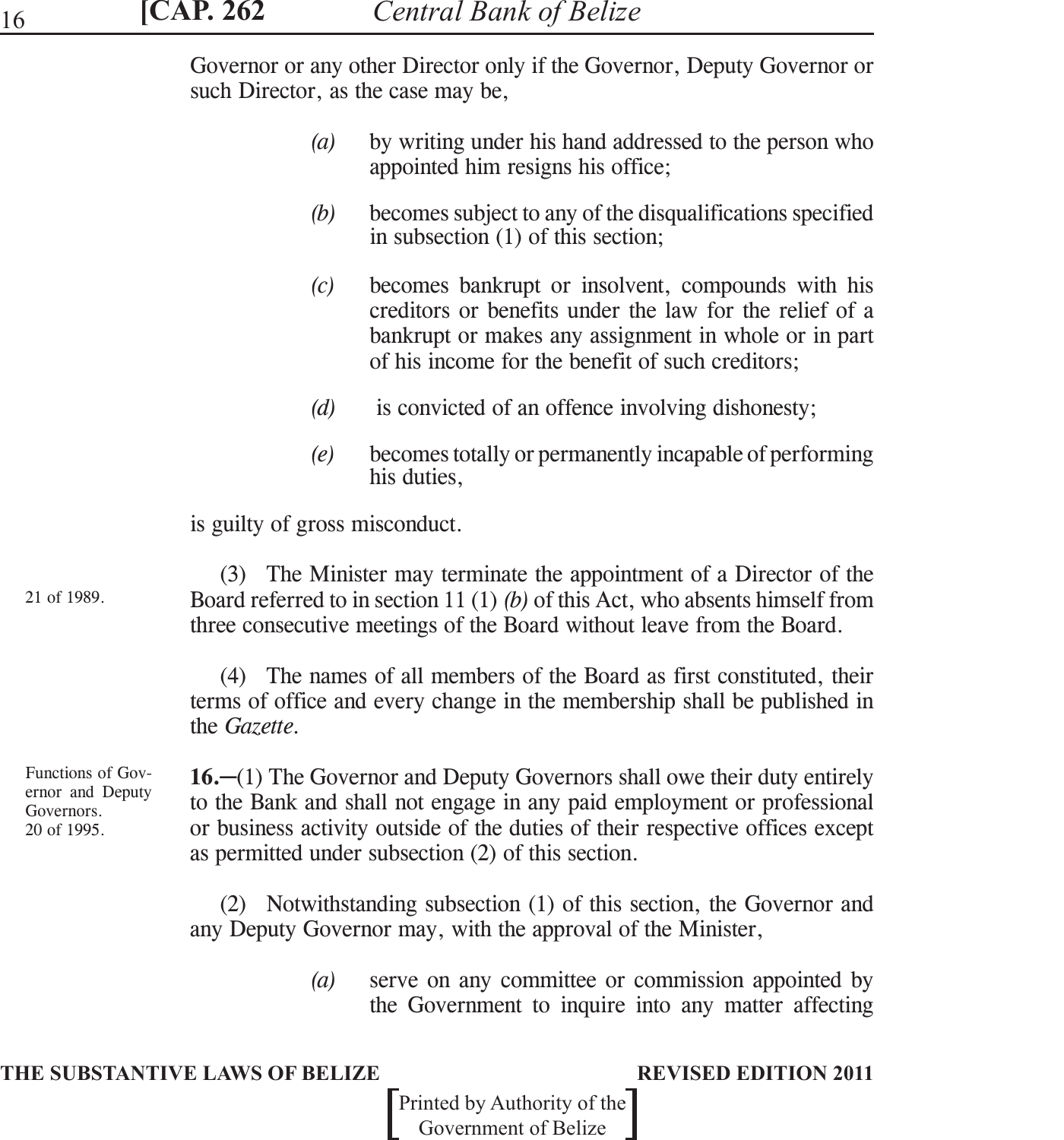currency or banking or into any economic or financial matters relating to Belize;

- *(b)* serve on any international financial institution of which Belize is or becomes a member; and
- *(c)* serve on the Board of any company, corporation or other body in which the Government or the Bank holds stock or shares or otherwise participates.

(3) If the Governor or a Deputy Governor engages in any paid employment or professional or business activity outside the duties of his office contrary to subsection (1) of this section, the Governor-General in the case of the Governor, and the Minister in the case of a Deputy Governor, may terminate his appointment.

**17.**─(1) The Governor and Deputy Governors shall be paid by the Bank such salary and allowances as may be determined from time to time by the Minister but such salary and allowances payable to any such Governor or Deputy Governors may not be reduced during their term of office.

(2) The Directors of the Board referred to in section 11 (1) *(b)* of this Act and any person appointed to act for any such Director shall be paid by the Bank such fees as may be determined from time to time by the Minister.

**18.**─(1) Except for the purpose of the performance of his duties or the exercise of his functions or when lawfully required to do so by any court or under the provisions of any law a Director, officer or other employee of the Bank shall not disclose to any person any information which he has acquired in the performance of his duties or the exercise of his functions.

(2) Any person who contravenes subsection (1) of this section, shall be liable on summary conviction to a fine of five thousand dollars or to imprisonment for twelve months, or to both such fine and imprisonment. 20 of 1995.

Salaries and allowances of Governor and Deputy Governors. 20 of 1995.

21 of 1989.

Disclosure of information prohibited.

### **THE SUBSTANTIVE LAWS OF BELIZE REVISED EDITION 2011**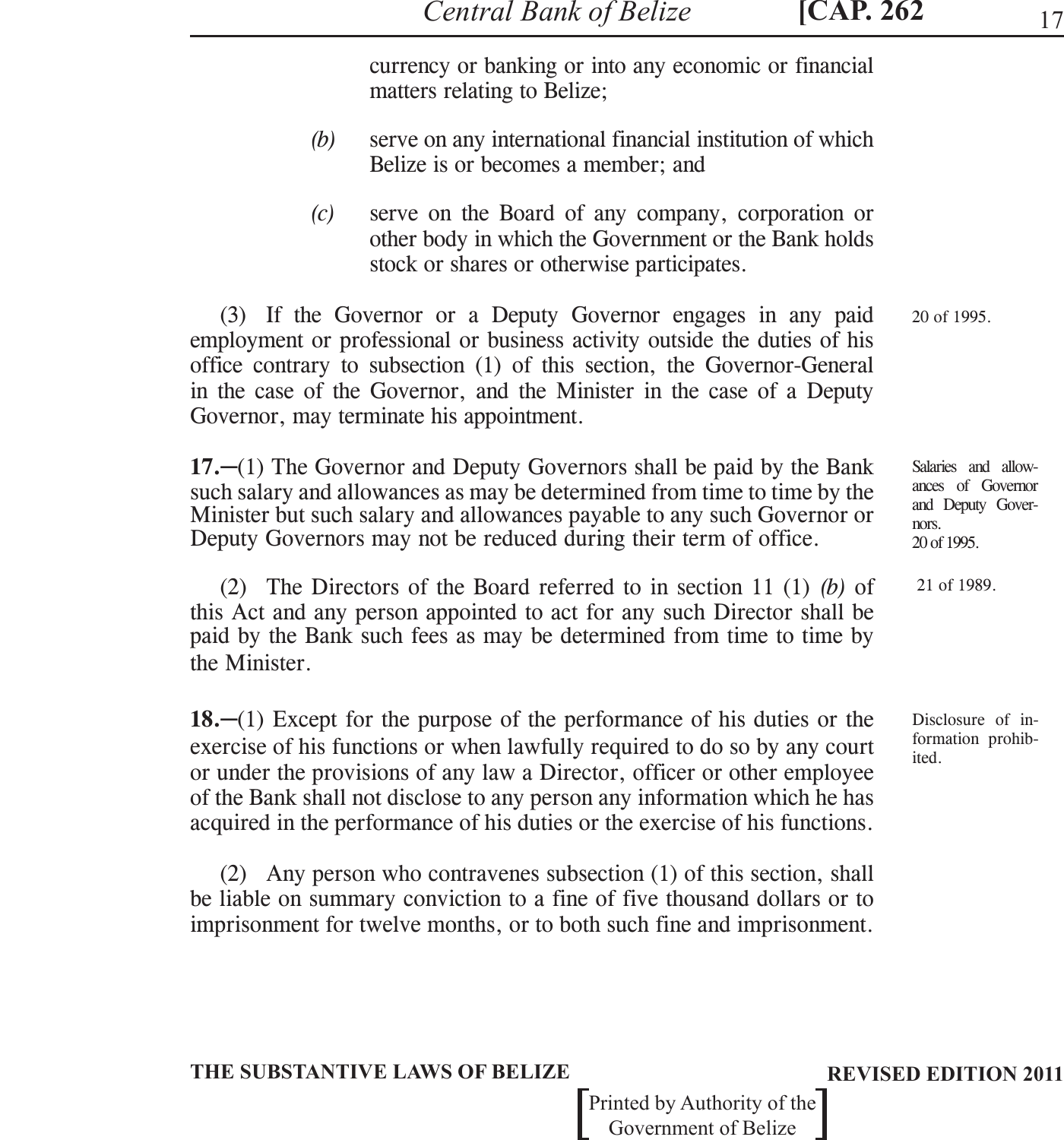## PART V

# *Currency*

| Currency of Be- | 19.—(1) The unit of currency of Belize shall be a dollar to be known as |
|-----------------|-------------------------------------------------------------------------|
| lize.           | the Belize dollar which shall be divided into one hundred cents.        |

(2) The symbol "BZ\$" may be used as the abbreviated reference to the Belize dollar.

### **20.**─(1) The par value of the Belize dollar shall be equivalent to fifty cents of a United States of America dollar. Parity of Belize dollar.

(2) Notwithstanding the provisions of subsection (1) of this section, the Minister may after consultation with the Bank, vary by Order the parity of the Belize dollar in terms of either,

- *(a)* another amount of United States of America dollars;
- *(b)* an amount of Sterling; or
- *(c)* an amount or a relationship otherwise specified,

in accordance with international agreements to which Belize is a party or which are otherwise binding on Belize. The par value or other relationship so varied shall be published in the *Gazette.*

**21.** To be valid in Belize, all monetary contracts, obligations or transactions in Belize, whether imposed or authorised by a law or otherwise, shall be deemed to be expressed and recorded and shall be settled or discharged in Belize dollars unless specifically provided otherwise. Contracts, etc., to be expressed in Belize dollars. 6 of 2010.

**22.**─(1) The Bank shall have the sole right to issue notes and coins in Belize and, subject as aforesaid, only such notes and coins issued by the Bank shall be legal tender in Belize. Sole right to issue notes and coins.

> (2) The Bank may determine that any issue or denomination of notes or coins issued by the Bank shall cease to be legal tender with effect

## **THE SUBSTANTIVE LAWS OF BELIZE REVISED EDITION 2011**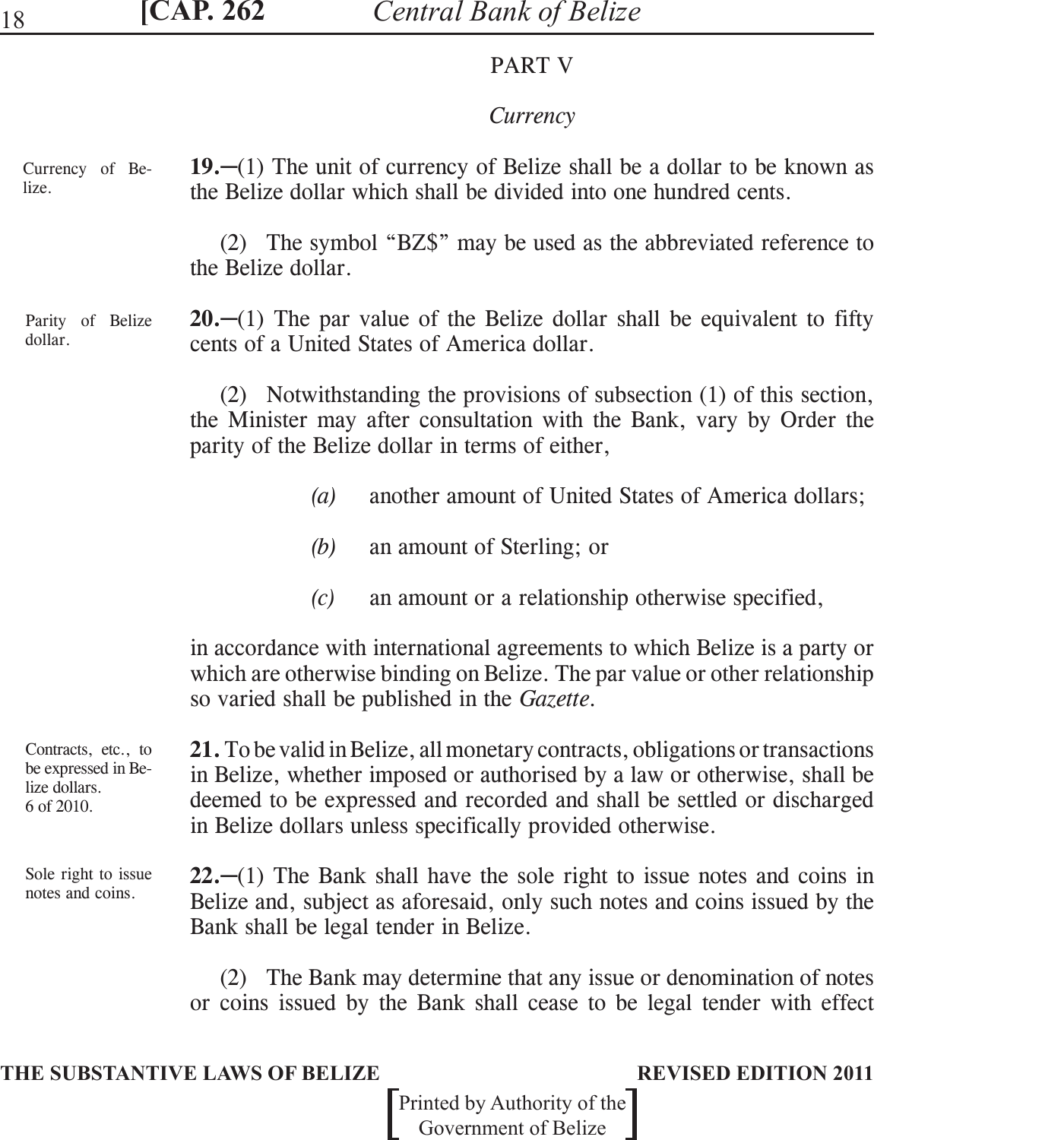from any date. The Bank shall cause notice of such determination to be published in the *Gazette* and any such notice shall give holders of the notes and coins to be withdrawn a reasonable time within which such notes or coins shall be exchanged by the Bank at their face value for other currency which is legal tender.

(3) Legal tender notes shall be accepted throughout Belize without limitation as to amount in settlement of any public or private debt or monetary obligation.

(4) Legal tender coins shall be accepted throughout Belize in settlement of any public or private debt or monetary obligation,

- *(a)* up to any amount of twenty-five dollars in the case of coins of a denomination not exceeding fifty cents;
- *(b)* up to an amount of one hundred dollars in the case of coins of a denomination exceeding fifty cents but not exceeding one hundred dollars; and
- *(c)* for the amount of such face value in the case of coins of a denomination exceeding one hundred dollars.

(5) All notes and coins which were legal tender immediately before the establishment of the Bank shall be deemed to have been issued by the Bank.

(6) A note or coin which has been impaired, damaged, diminished in size (otherwise than by fair wear and tear), mutilated, lightened, defaced by stamping, engraving, piercing, cutting or otherwise, shall not be a legal tender.

**23.** The Bank may prescribe the conditions under which the mutilated, defaced or otherwise defective notes or coins may be exchanged at the Bank.

Defective notes and coins.

### **THE SUBSTANTIVE LAWS OF BELIZE REVISED EDITION 2011**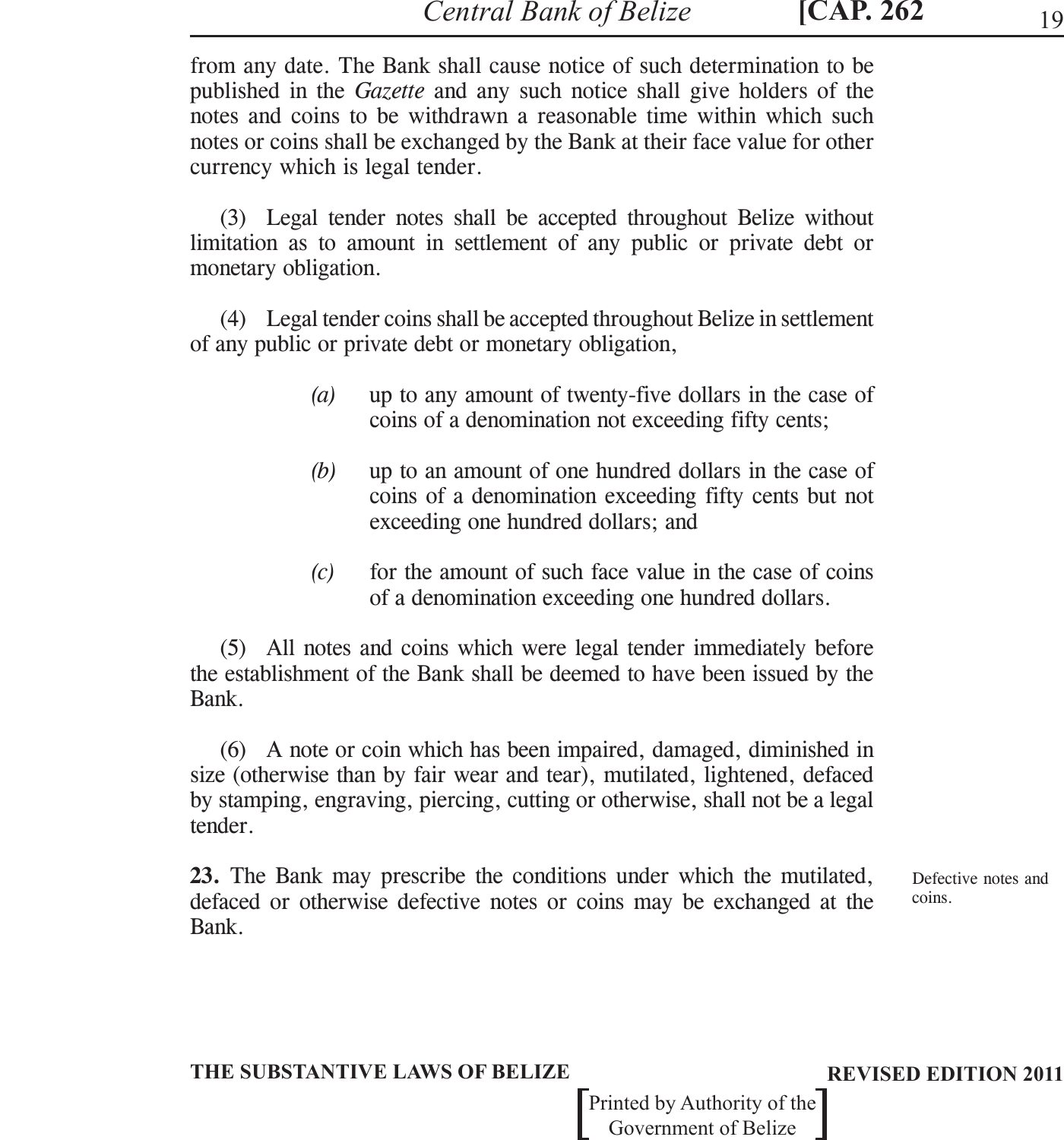|  | .7<br>៶∎<br>$\bullet$ | ï | 0z<br>٠ |
|--|-----------------------|---|---------|
|  |                       |   |         |

| Denominations of |                           | $24$ , $-(1)$ The denominations, inscriptions, form, material and other     |  |  |  |
|------------------|---------------------------|-----------------------------------------------------------------------------|--|--|--|
| notes and coins. |                           | characteristics of notes and coins shall be determined by the Bank with the |  |  |  |
|                  | approval of the Minister. |                                                                             |  |  |  |

(2) The Bank shall publish in the *Gazette* the denominations and other characteristics of notes and coins issued by it.

Assets to cover currency in circulation.

**25.**─(1) The Bank shall at all times hold assets of an amount in value sufficient to cover fully the value of the total amount of its notes and coins for the time being in circulation.

(2) The Bank shall maintain at all times a reserve of external assets of not less than forty *per cent* of the aggregate amount of notes and coins in circulation and of the Bank's liabilities to customers in respect of its sight and time deposits.

(3) The reserve of external assets shall consist of all or any of the following,

- *(a)* gold in any form and at such a valuation as may be determined by the Bank;
- *(b)* foreign exchange in the form of,
	- *(i)* demand or time deposits with foreign central banks or with the Bank's agents or correspondents abroad;
	- *(ii)* documents and instruments customarily used for the making of payments or transfers in international transactions;
	- *(iii)* notes and coins;
- *(c)* securities of, or securities guaranteed by, foreign governments or international financial institutions;

### **THE SUBSTANTIVE LAWS OF BELIZE REVISED EDITION 2011**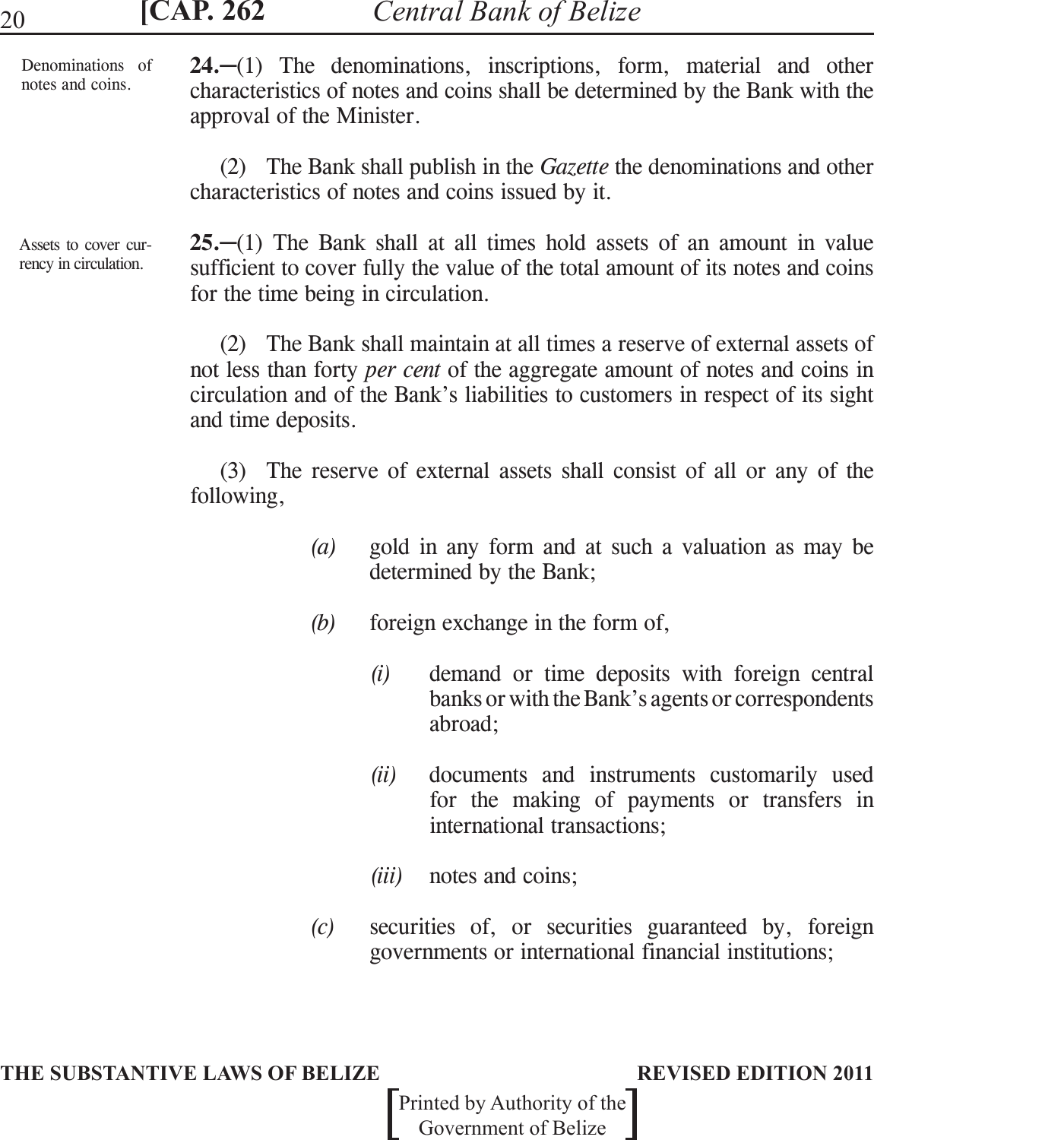- *(d)* Belize's drawing facility equivalent to its reserve position in the International Monetary Fund; and
- *(e)* Belize's holdings of special drawing rights in the International Monetary Fund.

(4) The House of Representatives may by resolution vary by not more than five *per cent* on any occasion the percentage referred to in subsection (2) of this section. Such resolution shall not become effective until the date of its publication in the *Gazette.*

## PART VI

## *Foreign Exchange Transactions*

**26.**─(1) The Bank may buy or sell or otherwise deal in foreign exchange in any form.

(2) The Bank may hold balances denominated in foreign currencies with foreign central banks or monetary authorities or with the Bank's agents or correspondents abroad and, in its discretion, may invest such balances in marketable foreign securities.

- (3) The Bank may act as agent for and accept deposits from,
	- *(a)* foreign central banks and monetary authorities or foreign banking or financial institutions;
	- *(b)* foreign governments or agencies of foreign governments; and
	- *(c)* international financial institutions.

(4) The Bank may make arrangements or enter into agreements with any foreign central bank or foreign banking or financial institution to borrow in such manner, at such rates of interest and upon such terms and conditions as it may think fit any foreign currency which the Bank may think it expedient to acquire.

### **THE SUBSTANTIVE LAWS OF BELIZE REVISED EDITION 2011**

Printed by Authority of the Government of Belize

Dealing in foreign exchange.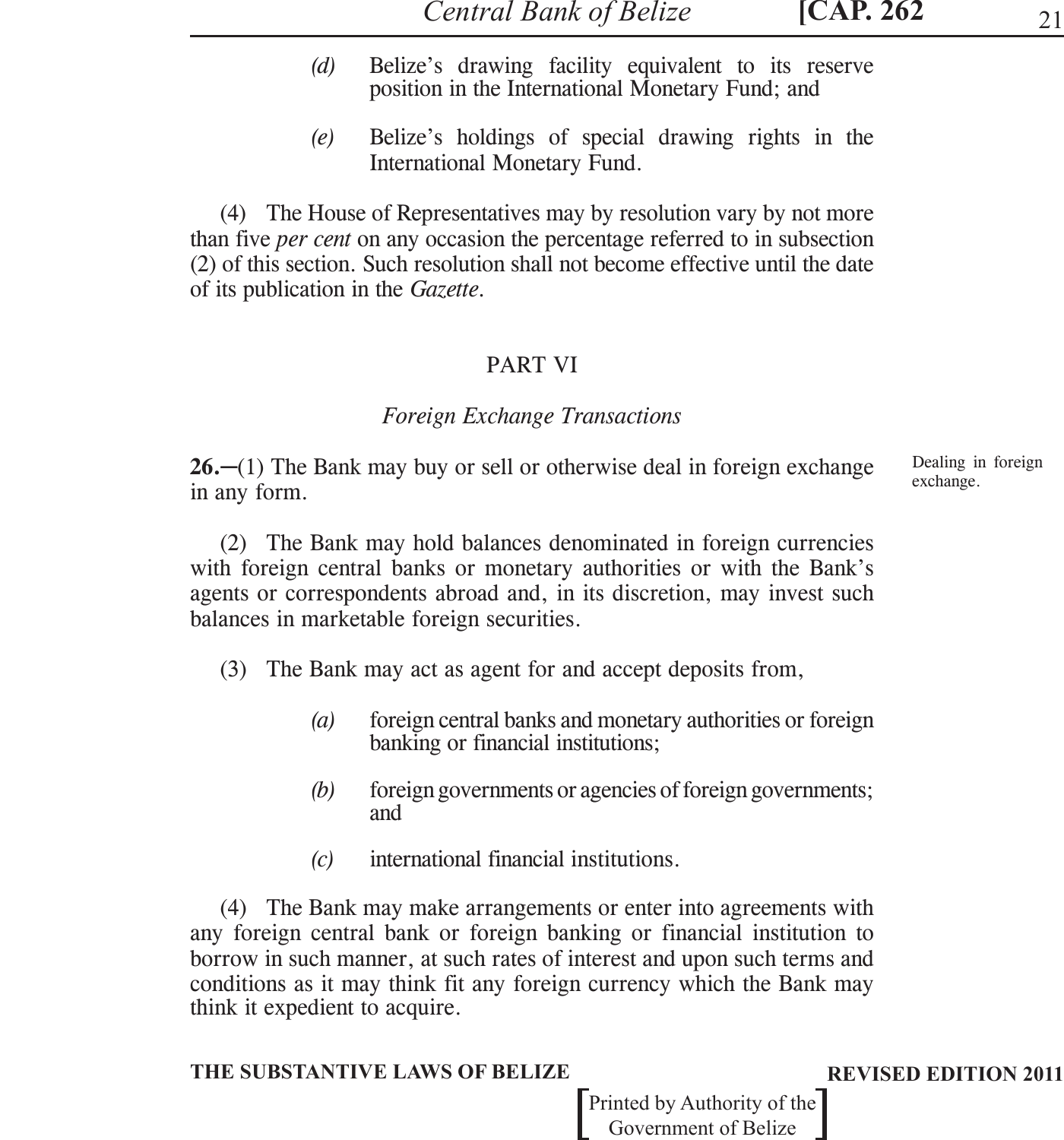| <b>[CAP. 262</b><br><b>Central Bank of Belize</b><br>22 |  |
|---------------------------------------------------------|--|
|---------------------------------------------------------|--|

| Conditions<br>re-<br>garding dealing in<br>foreign exchange<br>transactions. | 27. The Bank may determine the terms and conditions under which it<br>will engage in transactions in foreign exchange, provided that the buying<br>and selling rates involved in such transactions shall be in accordance<br>with international agreements to which Belize is a party or which are<br>otherwise binding on Belize. |  |  |
|------------------------------------------------------------------------------|------------------------------------------------------------------------------------------------------------------------------------------------------------------------------------------------------------------------------------------------------------------------------------------------------------------------------------|--|--|
| With whom bank<br>may engage in for-                                         | 28. The Bank may engage in transactions in foreign exchange only with,                                                                                                                                                                                                                                                             |  |  |
| eign exchange trans-<br>actions.                                             | (a)<br>the Government;                                                                                                                                                                                                                                                                                                             |  |  |
|                                                                              | (b)<br>banks and other financial institutions;                                                                                                                                                                                                                                                                                     |  |  |
|                                                                              | any specified public sector entity;<br>(c)                                                                                                                                                                                                                                                                                         |  |  |
|                                                                              | foreign central banks or foreign banking or financial<br>(d)<br>institutions;                                                                                                                                                                                                                                                      |  |  |
|                                                                              | foreign governments or agencies of foreign governments;<br>(e)<br>and                                                                                                                                                                                                                                                              |  |  |
|                                                                              | international financial institutions.<br>(f)                                                                                                                                                                                                                                                                                       |  |  |
| Exchange Control<br>Regulations Act<br>powers.<br>S.I. 30 of 1976.           | 29. The Bank may exercise any powers or functions conferred upon or<br>entrusted to the Controller or Competent Authority by or under the Exchange<br>Control Regulations Act, Cap. 52, or any other law for the time being in<br>force relating to exchange control.                                                              |  |  |
| Bank to act on be-<br>half of Government.                                    | 30. The Bank may administer any payments agreement entered into by or on<br>behalf of the Government of Belize.                                                                                                                                                                                                                    |  |  |
| Bank fiscal agent<br>of Government.                                          | 31. The Bank shall be the fiscal agent for all the transactions of the<br>Government with international financial institutions.                                                                                                                                                                                                    |  |  |
| Bank to act as de-<br>pository.                                              | 32. The Bank shall act as depository for the Belize dollar holdings of<br>international financial institutions of which Belize is or becomes a member.                                                                                                                                                                             |  |  |
| Power to effect<br>derivative transac-<br>tions.                             | $32A - (1)$ The Bank may, with the approval of the Minister, effect contracts<br>of the kind set out in the Schedule, for the purpose of,                                                                                                                                                                                          |  |  |

## **THE SUBSTANTIVE LAWS OF BELIZE REVISED EDITION 2011**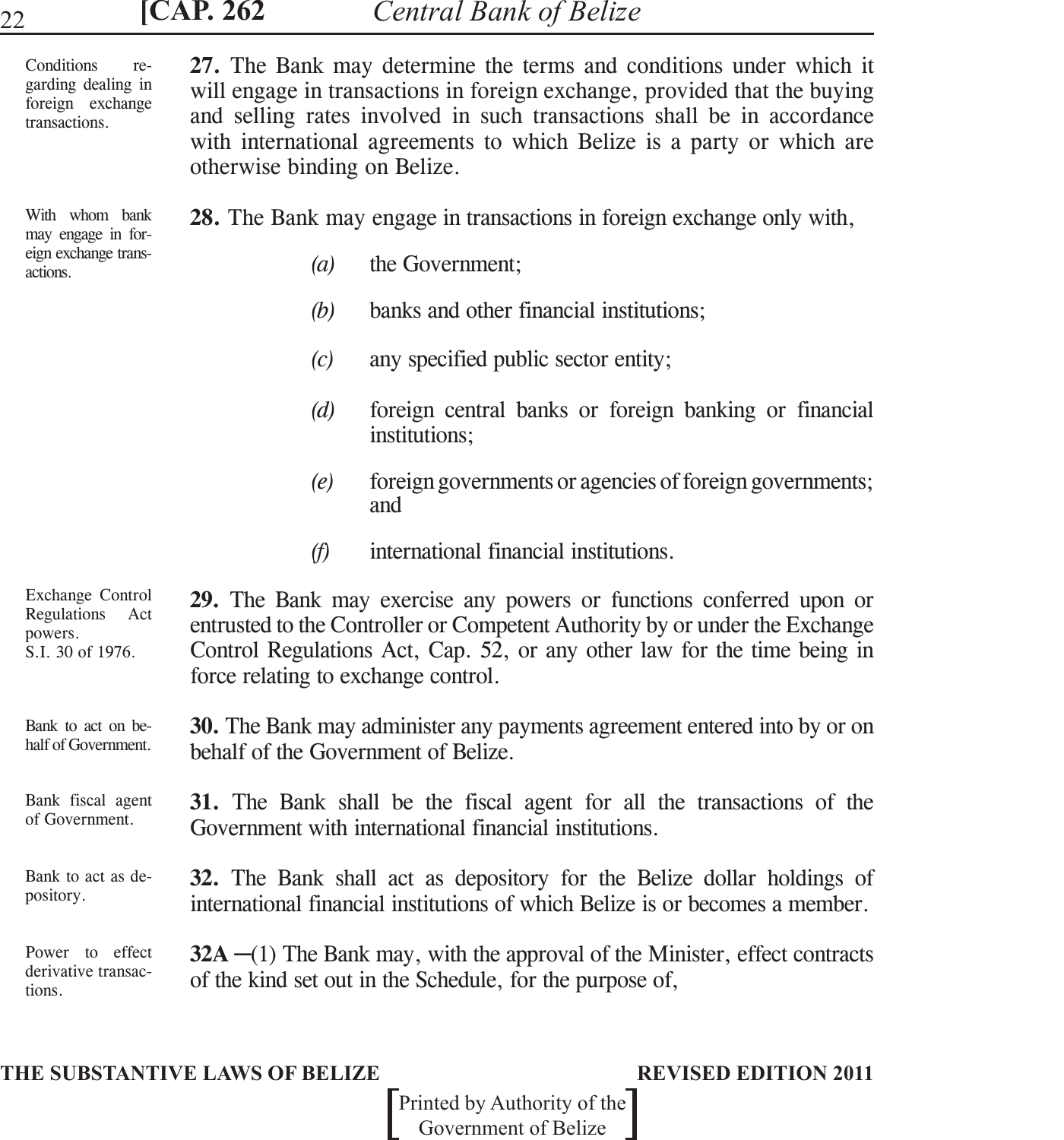- *(a)* managing risks associated with interest rates, currency rates, commodities or other factors of a financial or commercial nature which affect its business or the national financial or commercial interest; or
- *(b)* reducing the cost of borrowings and effecting savings.

(2) Every contract entered into by the Bank pursuant to subsection (1) of this section, shall be laid by the Minister on the Table of the House of Representatives at its next practicable sitting.

(3) The Minister may from time to time by Order published in the *Gazette* amend the Schedule.

(4) Every Order made by the Minister under subsection (3) of this section, shall be laid before the House of Representatives at its next practicable sitting and shall be subject to negative resolution.

## PART VII

## *Relations with the Government*

advances shall not exceed eight and one half *per cent* of the current

| $33$ .—(1) The Bank may act as fiscal agent and trustee of, and as banker<br>to, the Government.                                                                                                                                                                                   | Bank to act as bank-<br>er to Government,<br>etc.         |
|------------------------------------------------------------------------------------------------------------------------------------------------------------------------------------------------------------------------------------------------------------------------------------|-----------------------------------------------------------|
| (2) The Bank may also perform the functions of fiscal agent and<br>trustee of, and banker to any specified public sector entity in accordance<br>with and within the scope determined by any special arrangements made<br>between the Bank and the public sector entity concerned. |                                                           |
| (3) The Bank may perform functions as agent for the Government<br>for trading in Government securities.                                                                                                                                                                            | 20 of 1995.                                               |
| <b>34.</b> With a view to offsetting fluctuations between receipts and payments of<br>the Government, the Bank may make direct advances to the Government<br>provided that at any one time the total outstanding amount of such direct                                             | Advances to Gov-<br>ernment.<br>12 of 1993.<br>6 of 2010. |

## **THE SUBSTANTIVE LAWS OF BELIZE REVISED EDITION 2011**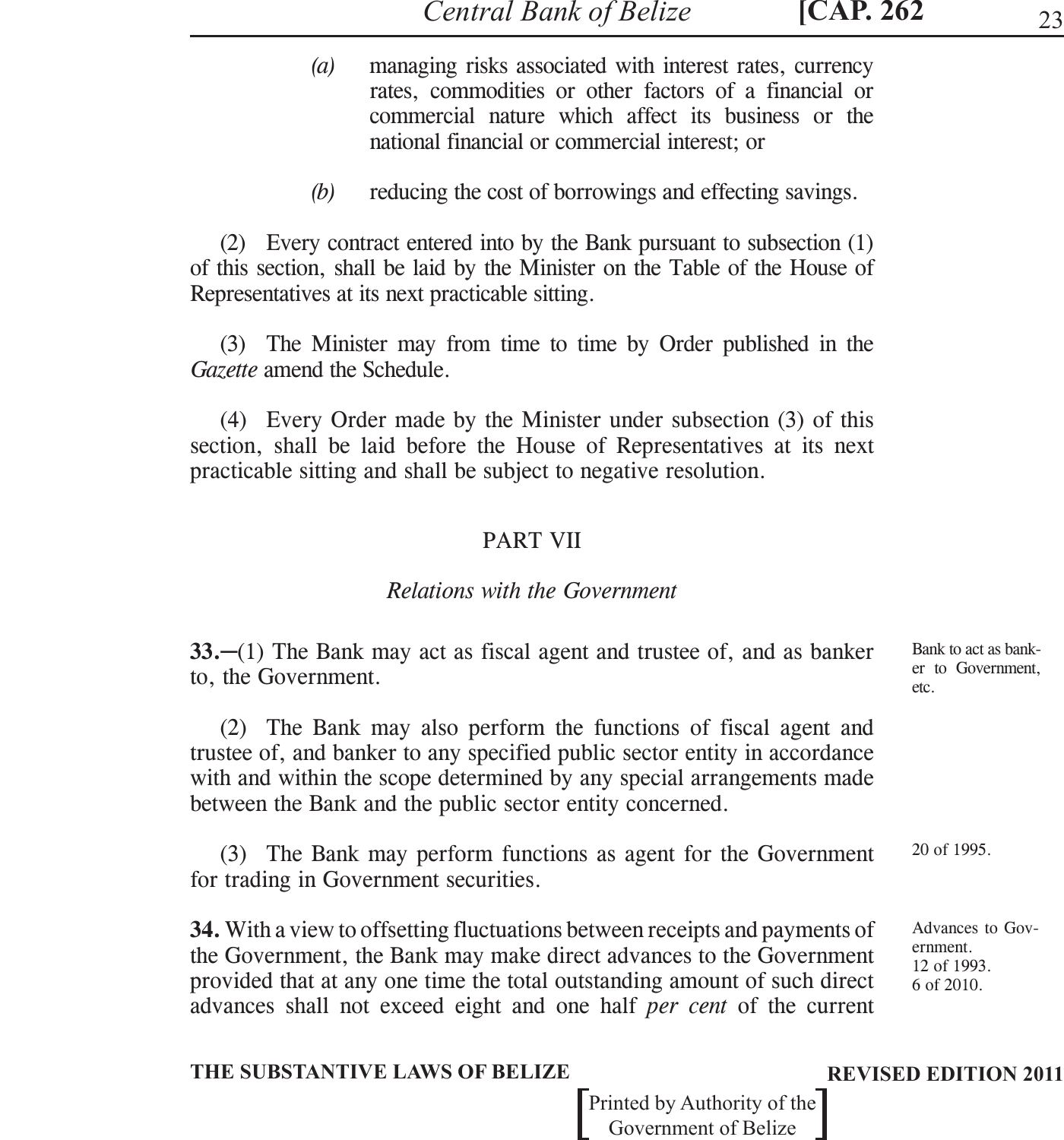# **[CAP. 262** *Central Bank of Belize* <sup>24</sup>

revenues of the Government collected during the preceding financial year. Any such advances outstanding at the end of a financial year shall be repaid not later than three months after the end of that financial year; and if any such advances are not so repaid the power of the Bank to make further direct advances to the Government may not be exercised until the outstanding advances have been repaid.

| Bank to buy or sell<br>Treasury Bills, etc.<br>12 of 1993. | $35-$ (1) The Bank may at its discretion purchase or sell,                                                                                                                                                                                                                                                                                                                            |
|------------------------------------------------------------|---------------------------------------------------------------------------------------------------------------------------------------------------------------------------------------------------------------------------------------------------------------------------------------------------------------------------------------------------------------------------------------|
|                                                            | Treasury Bills or Treasury Notes issued or guaranteed<br>$\left(a\right)$<br>by the Government;                                                                                                                                                                                                                                                                                       |
|                                                            | securities issued or guaranteed by the Government of<br>(b)<br>a period to maturity not exceeding ten years.                                                                                                                                                                                                                                                                          |
| 12 of 1993.<br>3 of 2006.<br>6 of 2010.                    | (2) The Bank shall not at any time hold whether as a result of purchase<br>or as collateral for any of its loans and advances any Treasury Bills or<br>Treasury Notes or securities in accordance with subsection (1) of this<br>section in an aggregate amount exceeding ten times the aggregate amount<br>at that time of the paid-up capital and General Reserve Fund of the Bank. |
| Limitation of sec-<br>tions 34, 35 and 41.<br>21 of 1989.  | <b>36.</b> Except as provided in sections 34, 35 and 41 of this Act, the Bank shall<br>not extend any credit directly or indirectly to the Government or any public<br>sector entity.                                                                                                                                                                                                 |
| Advice to Govern-<br>ment.                                 | $37$ . $-$ (1) It shall be the duty of the Bank to advise the Government on<br>any matter which in its opinion is likely to affect the achievement of the<br>principal objectives of the Bank.                                                                                                                                                                                        |
|                                                            |                                                                                                                                                                                                                                                                                                                                                                                       |

(2) The Bank may advise the Government on any matter within the jurisdiction of the Bank whenever necessary and the Government may request the Bank to render advice on particular measures, situations or transactions, or on monetary, banking and credit conditions in Belize.

(3) The Government and the specified public sector entities shall furnish the Bank at such time and in such manner as the Bank may request with such information and data as the Bank may require for the proper discharge of its functions and responsibilities.

## **THE SUBSTANTIVE LAWS OF BELIZE REVISED EDITION 2011**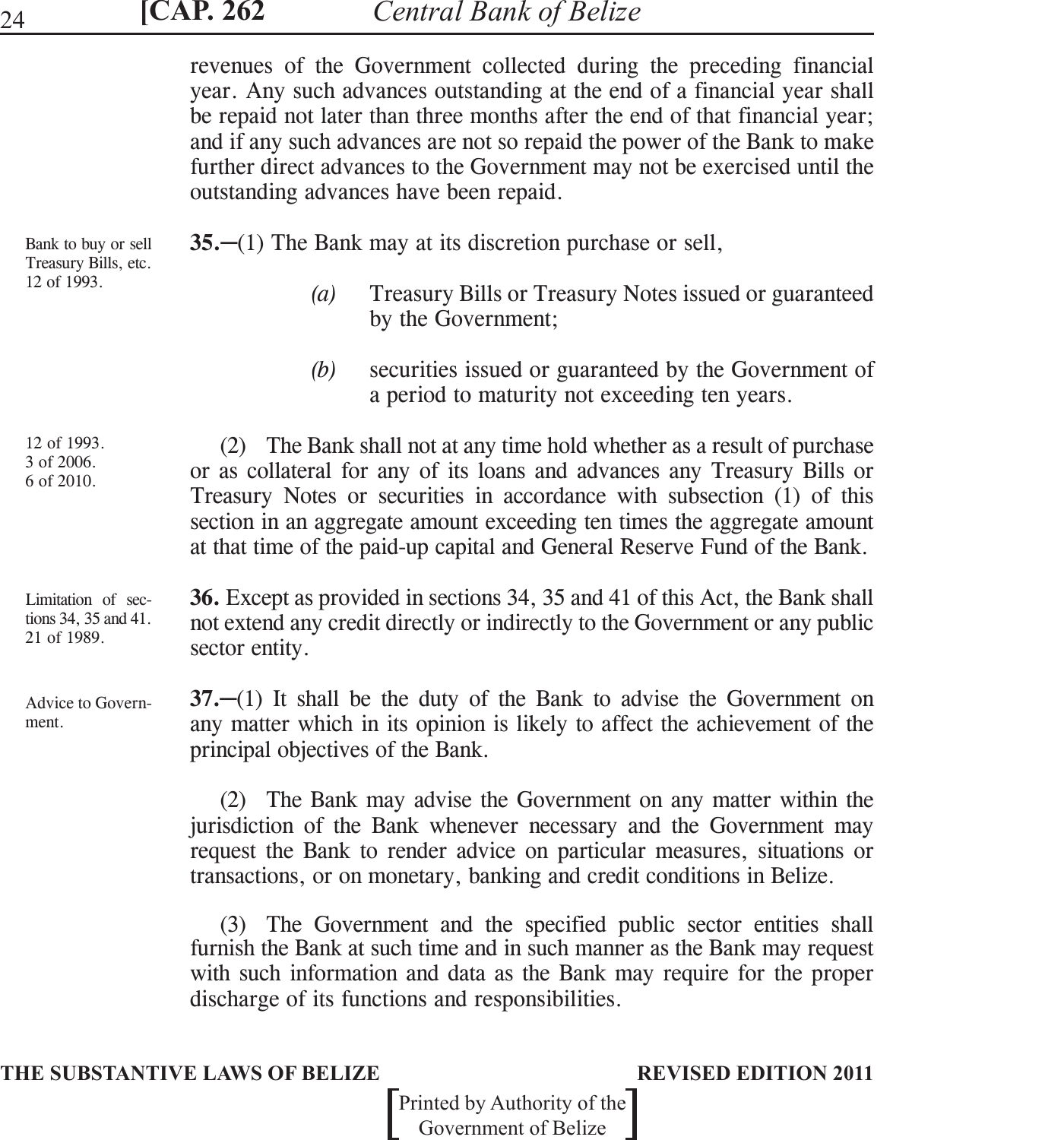## PART VIII

## *Relations with Banks, etc.*

**38.** The Bank shall open accounts for and accept deposits from, collect money and other monetary claims for and on account of licensed banks or such other licensed financial institutions as the Bank may in its discretion decide and generally act as banker to such banks or financial institutions.

**39.** The Bank may purchase from, sell to, and rediscount on behalf of banks bills of exchange, promissory notes and other credit instruments bearing at least the endorsement of a bank, maturing within ninety days from the date of rediscount or acquisition by the Bank and issued or made for the purpose of financing,

- *(a)* the importation or exportation of goods and products;
- *(b)* the trading of goods and products within Belize;
- *(c)* the storage of goods and products which are not perishable and which are duly insured or deposited under conditions assuring their preservation in warehouses approved for the purposes of the Customs Regulation Act, Cap. 49, or in other places approved by the Bank; and
- *(d)* industrial or agricultural production in Belize, provided that the Bank may require the credit instruments accepted by it under this section to be secured by a pledge, hypothecation or assignment of the related products or crops.

**40.** The Bank may grant loans or advances for fixed periods not exceeding six months to banks which pledge the following as collateral security for such loans and advances, Loans, etc., to banks. 26 of 1984.

- *(a)* the credit instruments referred to in section 39 of this Act;
- *(b)* negotiable securities of the Government of Belize,

### **THE SUBSTANTIVE LAWS OF BELIZE REVISED EDITION 2011**

Printed by Authority of the Government of Belize

Bank to open account in favour of licensed financial institutions. 20 of 1995.

Transactions of the Bank.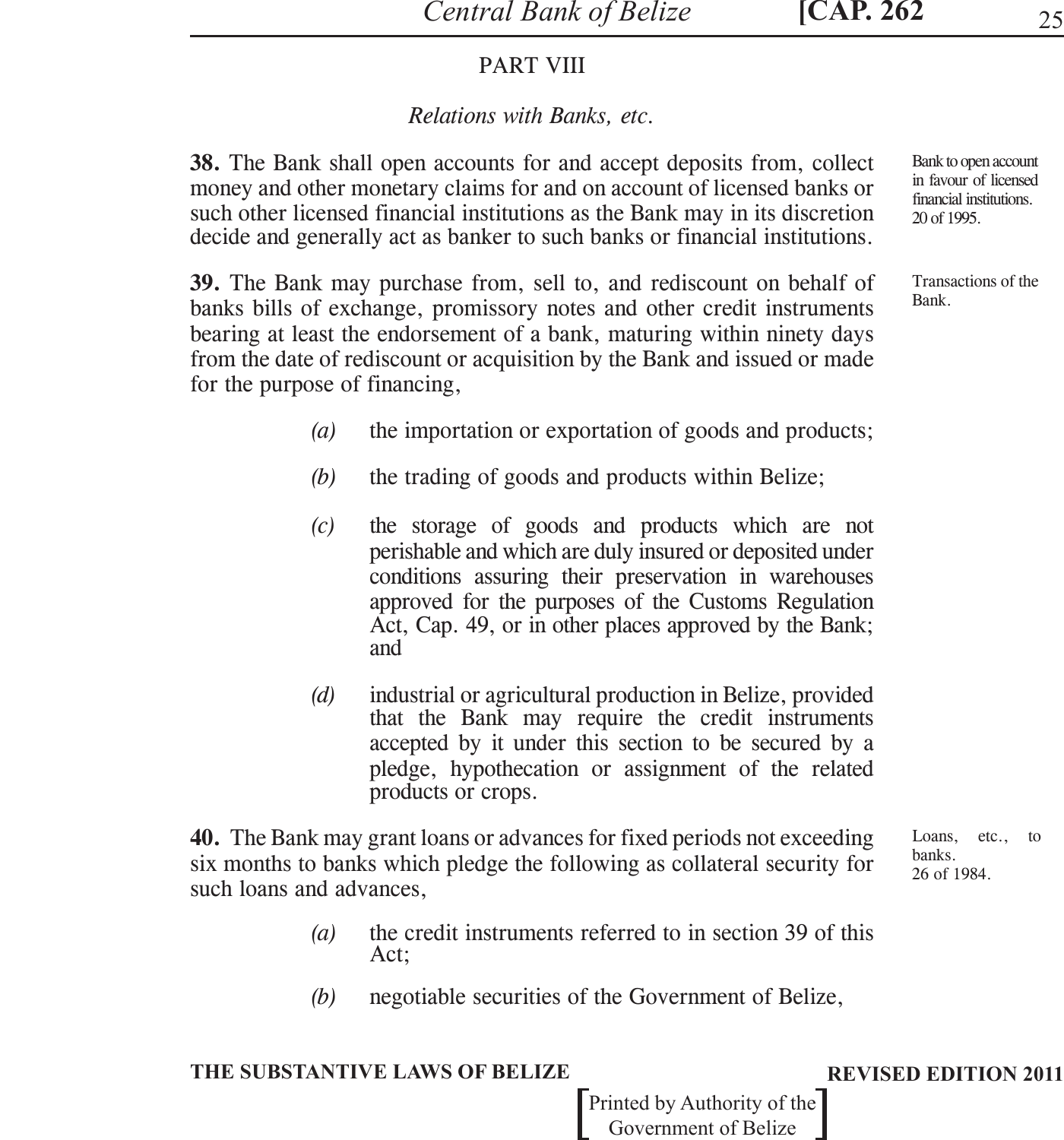Provided that it shall be lawful for the Bank, with the approval of the Minister, to grant such loans and advances and on such collateral security as is mentioned in the foregoing provisions of this section for such longer period as may be approved by the Minister.

On-lending by the Bank to banks and financial institutions for specified projects. 21 of 1989.

20 of 1995.

20 of 1995.

**41.**─(1) The Bank may on-lend to banks and financial institutions in Belize (whether or not public sector entities) funds obtained directly or indirectly from bilateral or multilateral sources for the specific purpose of on-lending to such banks and financial institutions and for further lending to ultimate borrowers to finance specified projects.

(2) For the purpose of subsection (1) of this section, the Bank may borrow funds locally or from foreign entities, or manage funds on behalf of the Government or other agencies.

(3) The on-lending referred to in subsection (1) of this section shall be,

- *(a)* on such terms and conditions as may be agreed between the Bank and the aforementioned banks and financial institutions subject to such conditions as may be specified by the bilateral or multilateral institutions providing the funds or in any agency or funds management agreement;
- *(b)* secured by such instruments or arrangements as may be determined in each case by the Bank.

(4) For the purpose of this section, "specified projects" means such projects as may from time to time be specified by the Minister by Order published in the *Gazette*.

(5) The financial transactions authorised by this section shall be kept separate and distinct from other transactions of the Bank and the Bank shall not use its own ordinary resources to finance lending to banks and financial institutions in Belize for the purposes mentioned in this section.

(6) In this section, the expression "financial institution" shall have the meaning assigned to it by section 2 of the Banks and Financial Institutions Act, Cap. 263.

### **THE SUBSTANTIVE LAWS OF BELIZE REVISED EDITION 2011**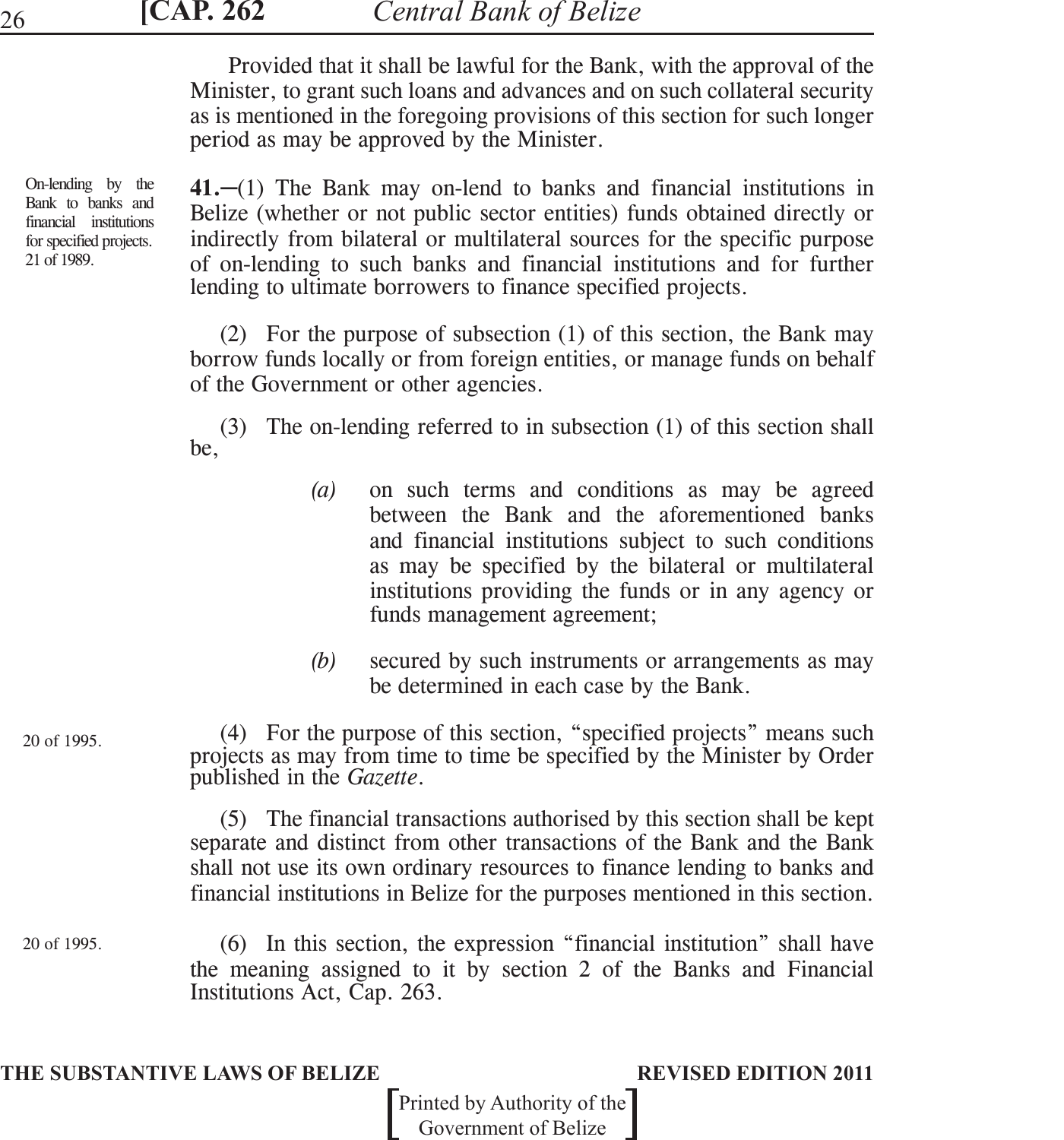*Central Bank of Belize* **[CAP. 262** 27

**42.** The Bank may determine the general terms and conditions under which it extends credit to banks. In particular, the Bank shall determine and announce the rates of interest it will charge for rediscounting eligible paper under section 39 of this Act and granting loans or advances to banks under section 40 of the Act.

**43.**─(1) The Bank may vary the proportion which the average minimum balance required to be held under section 13 of the Banks and Financial Institutions Act, Cap. 263, by every bank or financial institution on an account with the Bank shall bear to the deposit liabilities of such bank or financial institution,

Provided that such proportion shall not be more than twenty *per cent.*

(2) Subject to the limit specified in subsection (1) of this section, the Bank may prescribe different proportions for different types of liabilities and may further prescribe the method of computing the required balances.

(3) Any increase in the proportion prescribed under subsection (1) of this section,

- *(a)* shall be effected so as not to exceed two percentage points in any period of thirty days; and 20 of 1995.
- *(b)* shall not be required without at least thirty days' notice to the banks or financial institutions concerned. 20 of 1995.

(4) The Bank may require that the proportion to be applied to a financial institution which is a bank shall differ from the proportion to be applied to a financial institution which is not a bank provided that the same proportion shall be applied to every bank and every member of the same category of financial institution.

**44.**─(1) Subject to the provisions of subsection (1) of this section, the Bank may by notice published in the *Gazette* vary the proportion which the average aggregate of approved liquid assets held by every bank or financial institution is required to bear to the deposit liabilities of such bank or financial institution under section 14 of the Banks and Financial Institutions Act, Cap. 263 provided that such proportion shall not be more than thirty-five *per cent.*

### **THE SUBSTANTIVE LAWS OF BELIZE REVISED EDITION 2011**

Printed by Authority of the Government of Belize

Terms and conditions regarding credit to banks.

Application of section 16 of Banks and Financial Institutions Act. 20 of 1995.

Liquid assets.

20 of 1995.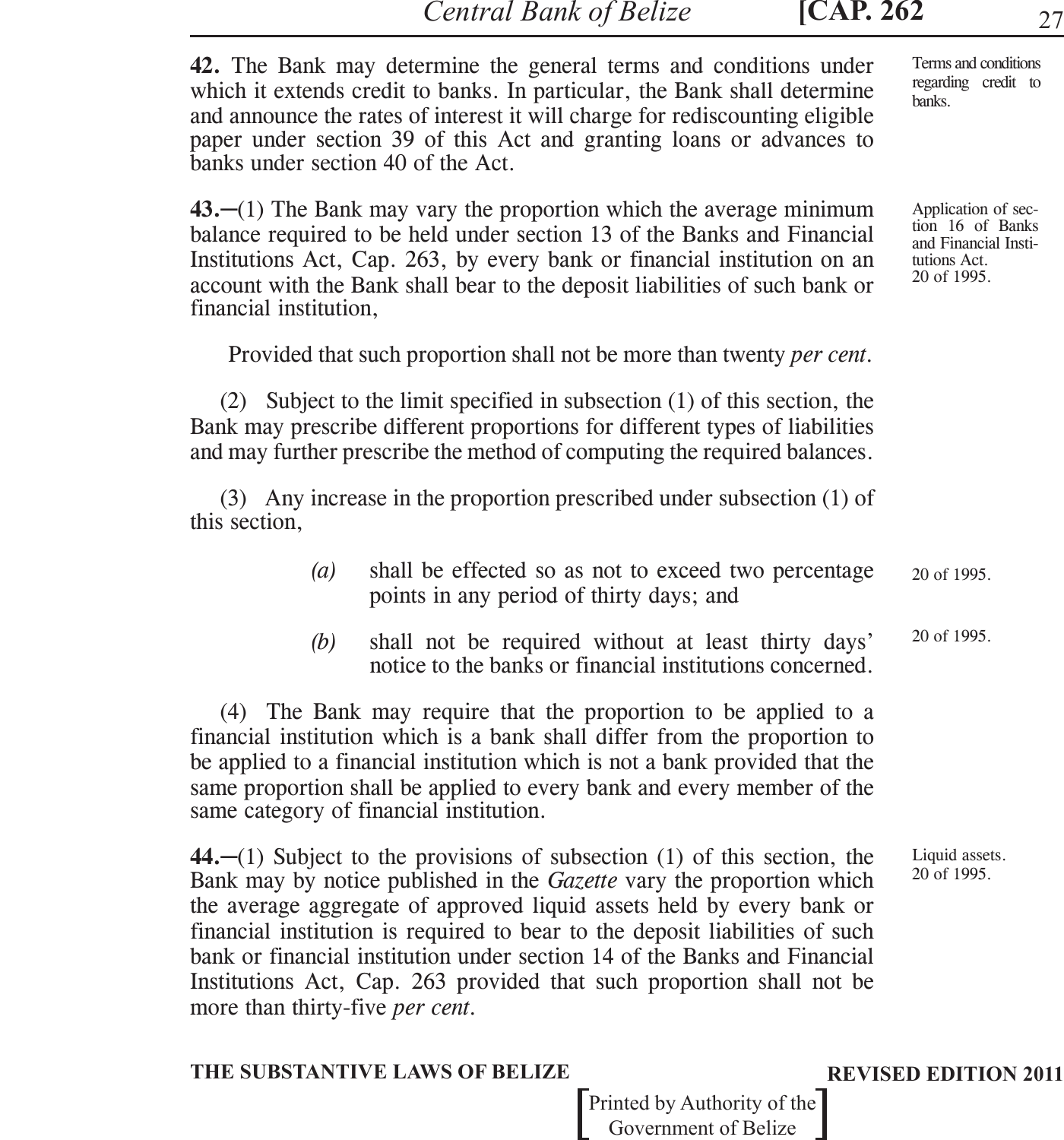| 28                                      | <b>[CAP. 262</b>         | <b>Central Bank of Belize</b>                                                                                                                                                                                                                                                                               |
|-----------------------------------------|--------------------------|-------------------------------------------------------------------------------------------------------------------------------------------------------------------------------------------------------------------------------------------------------------------------------------------------------------|
| 6 of 2010.                              | to time prescribe.       | (2) Subject to the provision of subsection $(3)(b)$ of this section, the<br>Bank may also require a bank to maintain assets consisting of claims<br>payable in the currency of Belize and other assets situate in Belize in such<br>minimum proportion of its deposit liabilities as the Bank may from time |
| 20 of 1995.<br>6 of 2010.               | and (2) of this section, | (3) Any increase in the proportion prescribed under subsections (1)                                                                                                                                                                                                                                         |
|                                         |                          | shall be so effected as not to exceed five percentage<br>(a)<br>points in any period of thirty days; and                                                                                                                                                                                                    |
|                                         |                          | (b)<br>shall not be required without at least thirty days'<br>notice to the banks or financial institutions concerned.                                                                                                                                                                                      |
| Power to control<br>rates of interest.  |                          | 45. The Bank may, having regard to the viability of banking business,<br>determine and announce the maximum or minimum rates of interest and<br>other charges which banks may,                                                                                                                              |
|                                         |                          | impose for specific types of loans, advances or other<br>(a)<br>credits; and                                                                                                                                                                                                                                |
|                                         |                          | (b)<br>pay on deposits.                                                                                                                                                                                                                                                                                     |
| Requirements re-<br>garding loans, etc. |                          | 46. The Bank may after consultation with the banks, issue orders<br>prescribing, in respect of the loans, advances or investments of banks,                                                                                                                                                                 |
|                                         |                          | (a)<br>the purposes for which they may or may not be<br>granted;                                                                                                                                                                                                                                            |
|                                         |                          | the maximum maturities or in the case of loans and<br>(b)<br>advances the type and maximum amount of the security<br>which shall be required and in the case of letters of<br>credit, the minimum amount of margin deposits;                                                                                |
|                                         |                          | the limits for any particular categories of loans<br>(c)<br>advances or investments or for their total amount<br>outstanding;                                                                                                                                                                               |
|                                         |                          |                                                                                                                                                                                                                                                                                                             |

## **THE SUBSTANTIVE LAWS OF BELIZE REVISED EDITION 2011**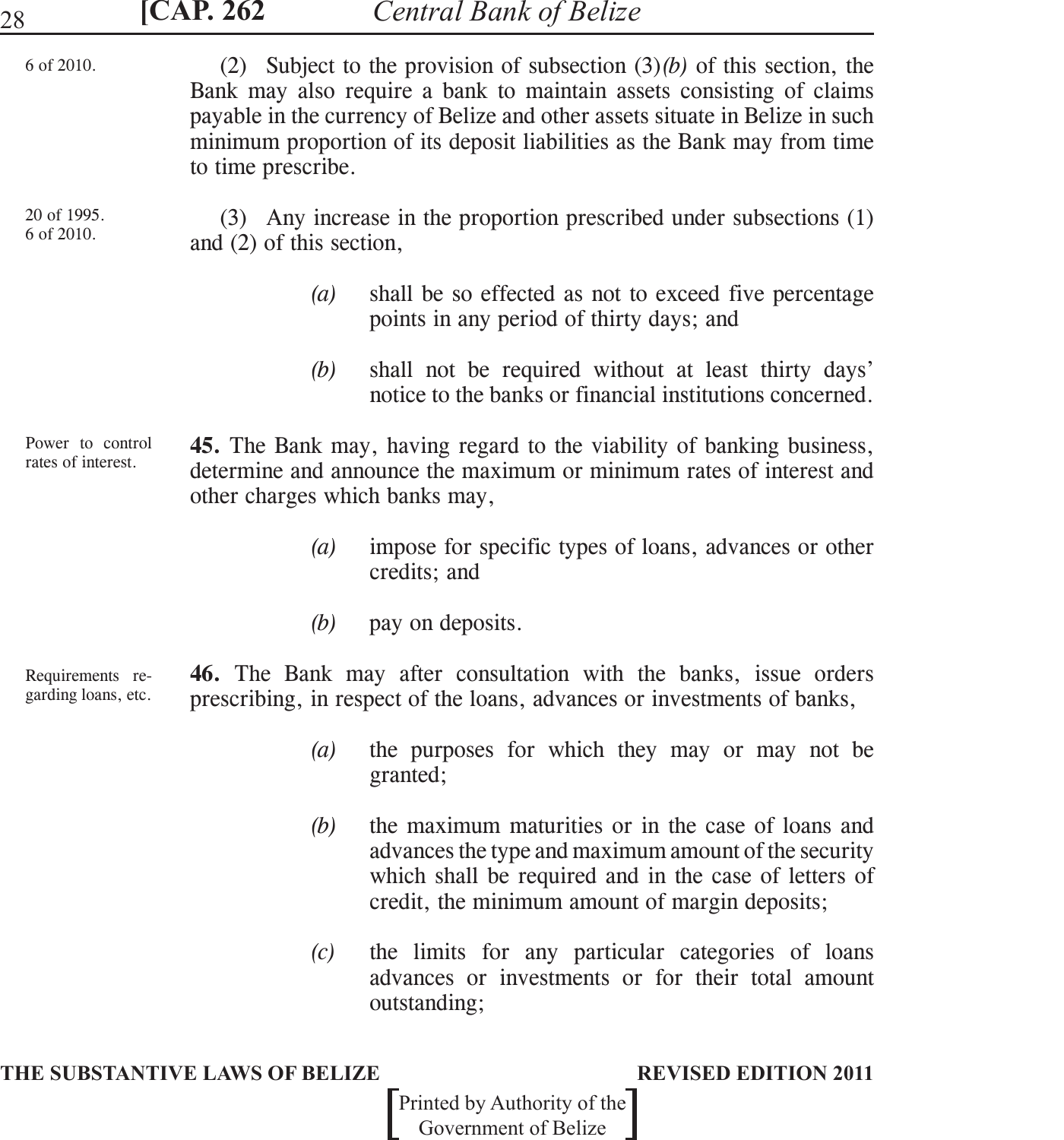*(d)* particular categories of loans advances or investments to be preferred by licensed financial institutions in the allocation of credit facilities and target dates by which specified increases in the amounts outstanding shall have been implemented,

Provided that the target date prescribed in any order shall not be less than six months after the date of that order.

**47.**─(1) The Bank may after consultation with the specified financial institutions issue orders to control the volume, terms and conditions of credit including instalment credit extended through loans, advances or investments by such institutions. Control on credit.

(2) Any person who contravenes the provisions of any orders in pursuance of section 46 of this Act or subsection (1) of this section, commits an offence and shall on summary conviction be liable to a fine not exceeding five thousand dollars or to imprisonment for a term not exceeding twelve months, or to both such fine and imprisonment.

**48.**─(1) Every bank and specified financial institution shall furnish to the Bank at such time and in such manner as the Bank may prescribe such information and data as the Bank may require for the proper discharge of its functions and responsibilities.

(2) The Bank may publish in whole or in part at such times as it may decide the information or data furnished under subsection (1) of this section provided that no information shall be published which would disclose the financial affairs of any person unless the consent of that person has been obtained in writing.

(3) Any person who is concerned with furnishing information or data required by the Bank under subsection (1) of this section who fails or neglects to furnish the information or furnishes such information or data knowing the same to be false or misleading in a material particular commits an offence and shall be liable on summary conviction thereof to a fine not exceeding two thousand dollars or to imprisonment for a term not exceeding two years, or to both such fine and imprisonment.

### **THE SUBSTANTIVE LAWS OF BELIZE REVISED EDITION 2011**

Printed by Authority of the Government of Belize

Information by banks and financial institutions.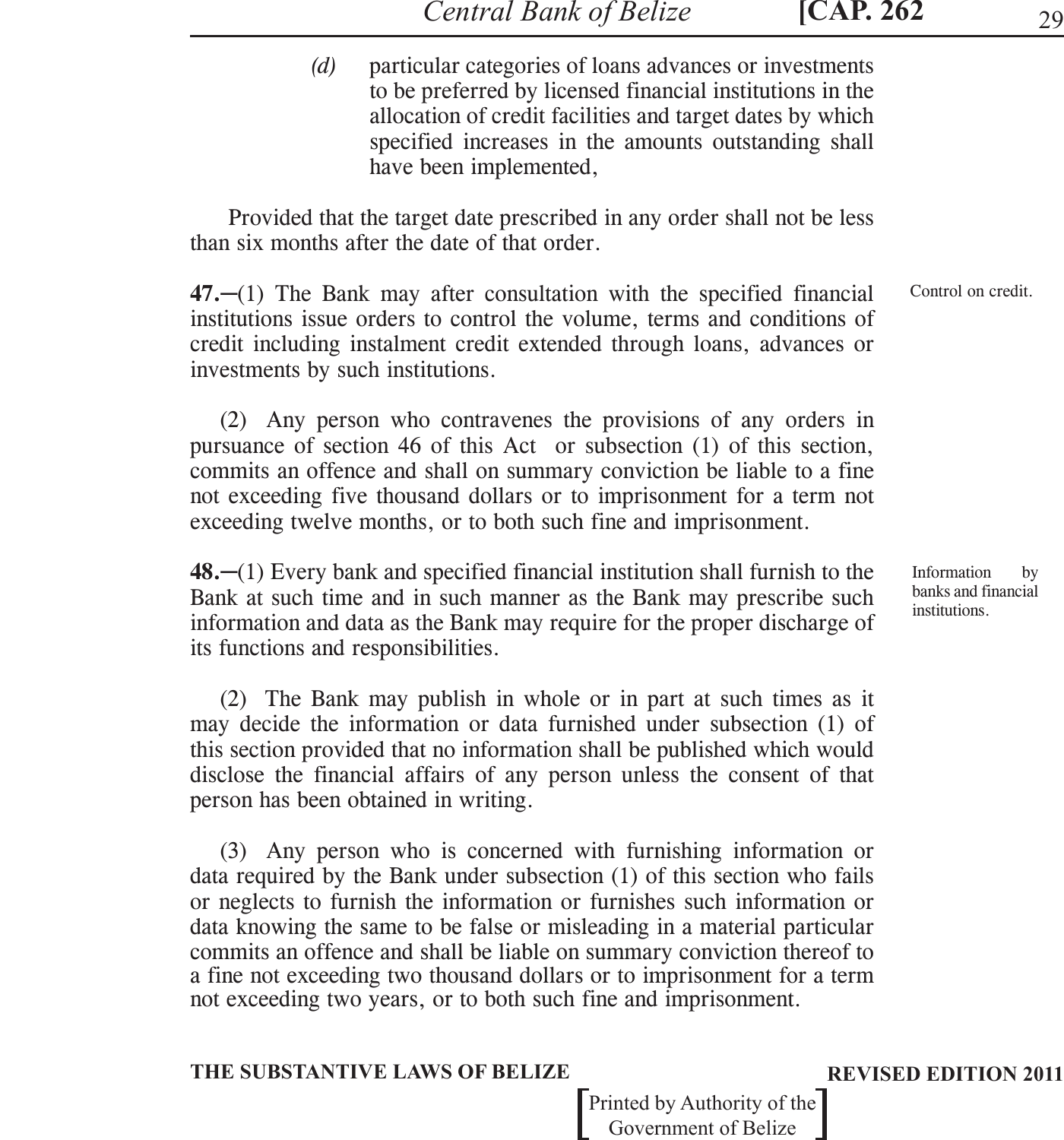Acts in furtherance of provisions of Act.

**49.** Subject to the provisions of this Act, the Bank may do any banking business or anything that is incidental to or consequential upon the exercise of its powers or the discharge of its functions under this Act, including the promotion of the establishment and maintenance of a bankers' clearing house in Belize.

## PART IX

## *Miscellaneous*

| Calculation of prof-<br>its and losses.                 | <b>50.</b> Profits or losses from any revaluation of the Bank's net assets or<br>liabilities in gold, special drawing rights, foreign exchange or foreign<br>securities as a result of any change in the par value of the Belize dollar,<br>or of any change in the par value of the currency unit of any other<br>country shall be excluded from the computation of the annual profits and<br>losses of the Bank. All such profits or losses shall be carried in a special<br>account called Revaluation Account, |
|---------------------------------------------------------|--------------------------------------------------------------------------------------------------------------------------------------------------------------------------------------------------------------------------------------------------------------------------------------------------------------------------------------------------------------------------------------------------------------------------------------------------------------------------------------------------------------------|
|                                                         | Provided that no profits shall be credited to the General Reserve<br>Fund or paid to the Government under section 9 of this Act, whenever<br>the Revaluation Account shows a net loss. Such profits shall be credited<br>to the Revaluation Account in an amount sufficient to cover the loss.                                                                                                                                                                                                                     |
| Loans to employ-<br>ees.                                | <b>51.</b> The Bank may make loans to its officers and employees for such<br>purposes and on such terms and conditions as may be approved by the<br>Board.                                                                                                                                                                                                                                                                                                                                                         |
| Exemption<br>from<br>income tax,<br>stamp<br>duty, etc. | 52. The Bank shall be exempt from the provisions of any law relating to<br>income tax or customs duties and from the payment of stamp duty.                                                                                                                                                                                                                                                                                                                                                                        |
| By-laws.                                                | <b>53.</b> The Bank may make by-laws under the seal of the Bank for the good<br>order and management of the Bank.                                                                                                                                                                                                                                                                                                                                                                                                  |
| Training.                                               | 54. The Bank shall promote the training of persons in monetary matters,<br>banking statistics, finance and other subjects and with that object may bear,<br>or contribute towards the payment of, the cost of training whether in Belize<br>or elsewhere of meritorious or promising employees of the Bank.                                                                                                                                                                                                        |

## **THE SUBSTANTIVE LAWS OF BELIZE REVISED EDITION 2011**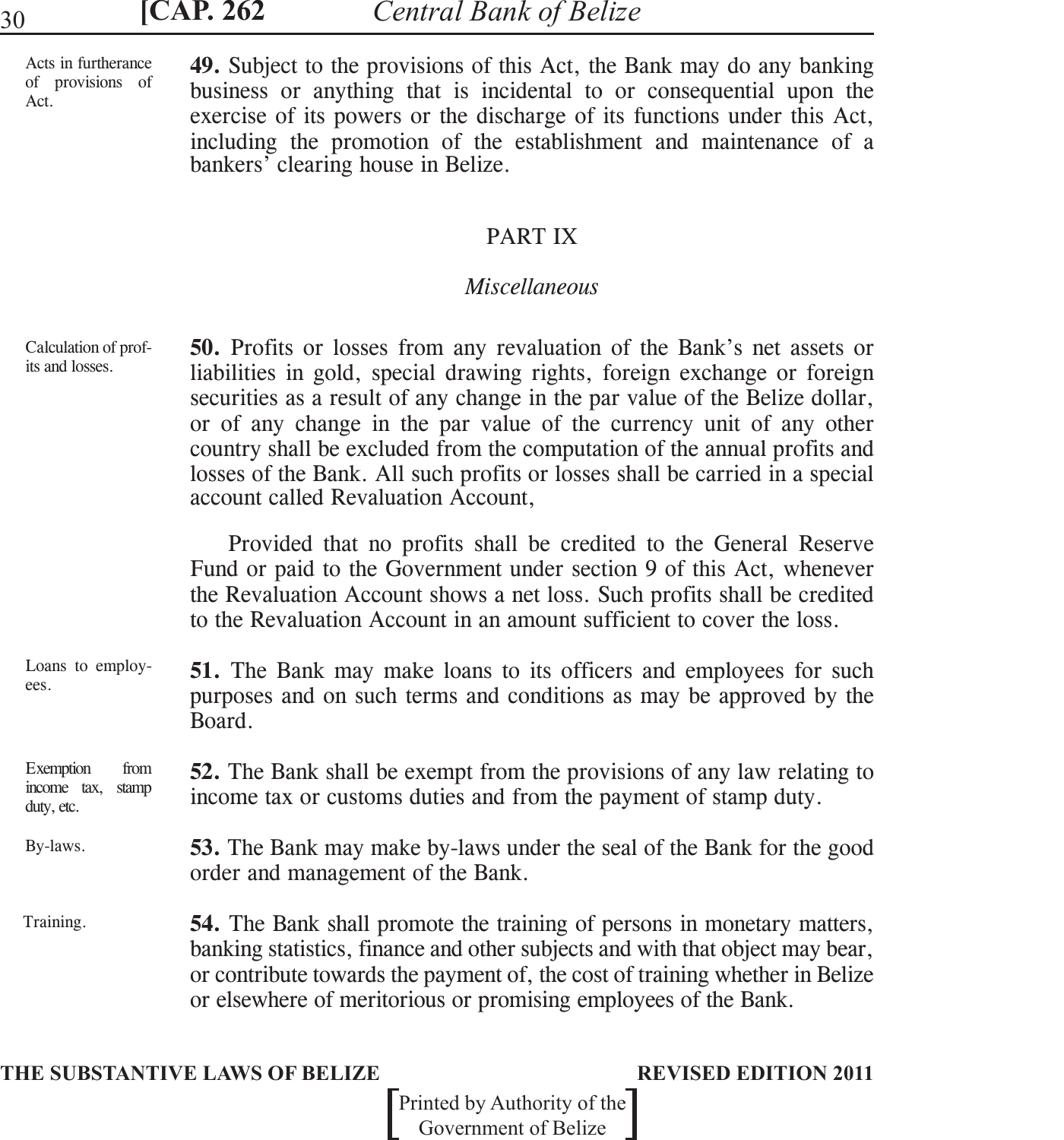*Central Bank of Belize* **[CAP. 262** 31

| 55. The Bank shall submit to the Minister yearly reports on the state of the<br>national economy with special reference to financial developments, and on<br>policies being followed by the Bank.                                                                                                                                                                                                                              | Yearly reports.                                                |
|--------------------------------------------------------------------------------------------------------------------------------------------------------------------------------------------------------------------------------------------------------------------------------------------------------------------------------------------------------------------------------------------------------------------------------|----------------------------------------------------------------|
| 56. The Bank shall, in such form and by such dates as may be prescribed<br>by the Financial Secretary, prepare and submit to the Minister estimates<br>of income receivable and the expenditure to be incurred during each<br>financial year (including any supplementary estimates), and Minister<br>shall present the said estimates to the National Assembly with such<br>amendments, if any, as he may consider necessary. | Submission of bud-<br>get estimates.<br>21 of 1989.            |
| $57$ .—(1) The accounts of the Bank shall be audited annually by external<br>auditors appointed by the Board with the approval of the Minister.                                                                                                                                                                                                                                                                                | Audit of accounts.                                             |
| (2) Without prejudice to the provisions of subsection (1) of this<br>section, the Minister may at any time request the Auditor General to<br>examine and report on the accounts of the Bank as a whole or on any<br>aspect of the Bank's operations and the Bank shall provide the Auditor<br>General with all necessary and proper facilities for such an examination.                                                        |                                                                |
| 58. Within four months after the end of each financial year, the Bank<br>shall submit to the Minister a report on its operations during that year<br>together with a copy of the annual statement of accounts of the Bank<br>certified by the auditors.                                                                                                                                                                        | Annual report.                                                 |
| $59$ . $-(1)$ After submission to the Minister, the Bank shall publish the<br>annual report and annual statement of accounts and auditors' report.                                                                                                                                                                                                                                                                             | Publication of re-<br>ports and statement<br>of accounts, etc. |
| (2) The Bank shall as soon as practicable after the last working day<br>of each month cause to be made and published in the Gazette and transmit<br>to the Minister a statement showing its assets and liabilities at the close<br>of business on that day.                                                                                                                                                                    |                                                                |
| 60. The Bank may also issue such other publications as it considers to be<br>in the public interest.                                                                                                                                                                                                                                                                                                                           | Other publications.                                            |
| 61. The Minister, after consultation with the Board, may make<br>regulations as may be required from time to time for carrying into effect<br>the provisions of this Act.                                                                                                                                                                                                                                                      | Regulations.                                                   |
|                                                                                                                                                                                                                                                                                                                                                                                                                                |                                                                |

## **THE SUBSTANTIVE LAWS OF BELIZE REVISED EDITION 2011**

Printed by Authority of the<sup>-</sup> Government of Belize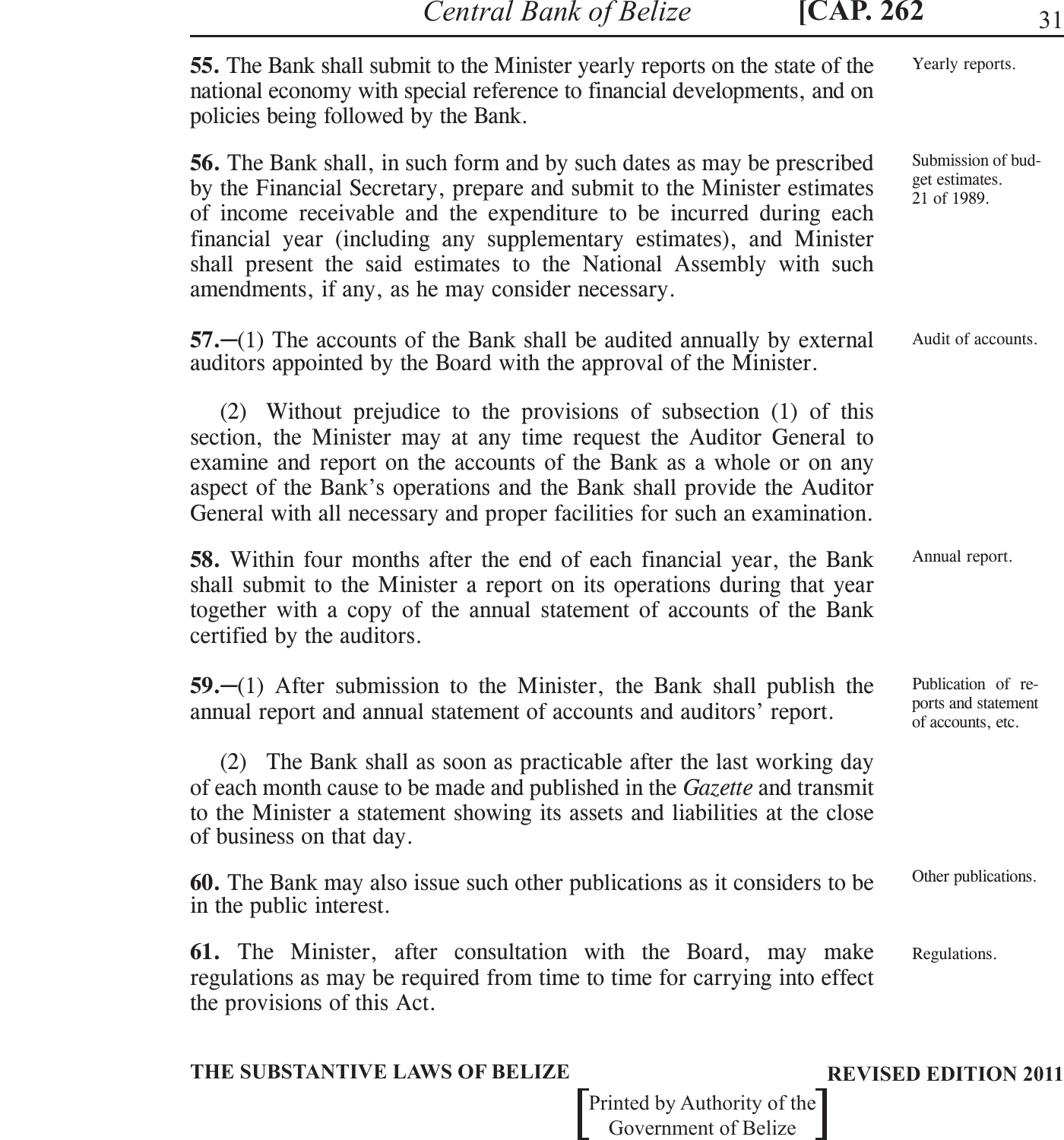| 32                                                                                               | <b>CAP. 262</b><br><b>Central Bank of Belize</b>                                                                                                                                                                                                                                                                                                                                                     |
|--------------------------------------------------------------------------------------------------|------------------------------------------------------------------------------------------------------------------------------------------------------------------------------------------------------------------------------------------------------------------------------------------------------------------------------------------------------------------------------------------------------|
| Assets and liabili-<br>ties of the Mon-<br>etary Authority to<br>vest in Bank.                   | 62. Immediately upon the coming into operation of this Act, all assets<br>and liabilities whether actual, accrued or contingent of the Authority<br>shall be transferred to the Bank and all such assets hereby vest in, and all<br>such liabilities shall hereby be enforceable against, the Bank.                                                                                                  |
| Reference to Mon-<br>Authority;<br>etary<br>how construed.<br>Repeal of 9 of 1976.               | 63. As soon as the transfers specified in section 62 of this Act have<br>been effected, the Monetary Authority of Belize Ordinance 1976 shall<br>be and is hereby repealed. Any reference in any Act, Ordinance or<br>Statutory Instrument to the Monetary Authority of Belize shall hereafter<br>be construed as a reference to the Central Bank of Belize.                                         |
| Notes printed and<br>coins minted under<br>authority of Mone-<br>tary Authority.                 | 64. The Bank is hereby empowered to issue as though they were notes<br>and coins of the Bank any currency notes and coins printed or minted<br>respectively under the authority of the Monetary Authority of Belize<br>referred to in section 62 of this Act and remaining unissued at the date of<br>the coming into operation of this Act.                                                         |
| Acts done by the<br>Authority from 1st<br>January, 1982 and<br>prior to the date of<br>this Act. | <b>65.</b> All acts done between the first day of January, 1982 and the date of<br>this Act by the Authority shall be deemed to be acts done by the Bank,<br>and all acts done by the Board of Directors of the Authority shall be<br>deemed to be acts done by the Board of Directors of the Bank and shall<br>be and are hereby declared to be valid and effectual for all purposes<br>whatsoever. |
| Power of Minister                                                                                | 66. The Minister may from time to time after consultation with the Board                                                                                                                                                                                                                                                                                                                             |

necessary in the public interest.

**THE SUBSTANTIVE LAWS OF BELIZE REVISED EDITION 2011**

to give general directions.

Printed by Authority of the Government of Belize

of Directors give to the Bank in writing such directions of a general nature about its policy and operations as appear to the Minister to be